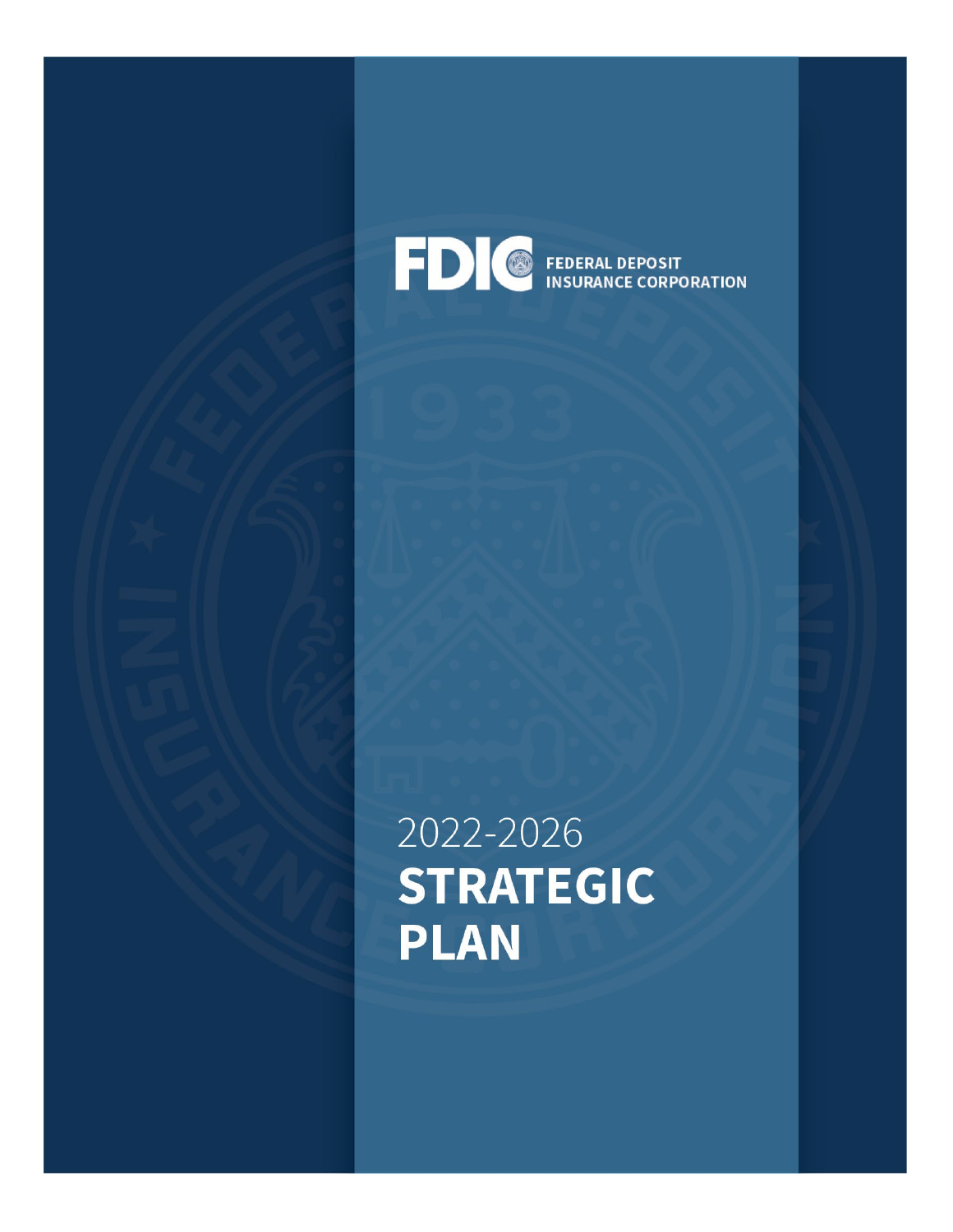## 2022-2026 STRATEGIC PLAN

# **CONTENTS**

|                                                                                                                              | $\cdot$ 3      |
|------------------------------------------------------------------------------------------------------------------------------|----------------|
| <b>Mission</b>                                                                                                               | 3              |
| Vision                                                                                                                       | 3              |
| Values                                                                                                                       | 3              |
| THE FDIC AND THE BANKING INDUSTRY: PERSPECTIVE AND OUTLOOK                                                                   | .4             |
| Introduction                                                                                                                 | 4              |
| The Impact of the Economy                                                                                                    | 5              |
| <b>Other Major Strategic Challenges</b>                                                                                      | $\overline{7}$ |
|                                                                                                                              | 10             |
| Insurance Program                                                                                                            | 11             |
| <b>Supervision Program</b>                                                                                                   | 15             |
| Supervision Program - Risk Management                                                                                        | 17             |
| Supervision Program - Consumer Protection and Economic Inclusion                                                             | 21             |
| Supervision Program - Resolution Planning                                                                                    | 24             |
| Receivership Management Program                                                                                              | 27             |
|                                                                                                                              |                |
|                                                                                                                              |                |
| Appendix A: The FDIC's Strategic Planning Process                                                                            | 30             |
| Appendix B: Enterprise Risk Management                                                                                       | 32             |
| Appendix C: The FDIC's Use of Research, Data, and Analysis to Support Evidence-Based Policy<br>Making and Program Management | 33             |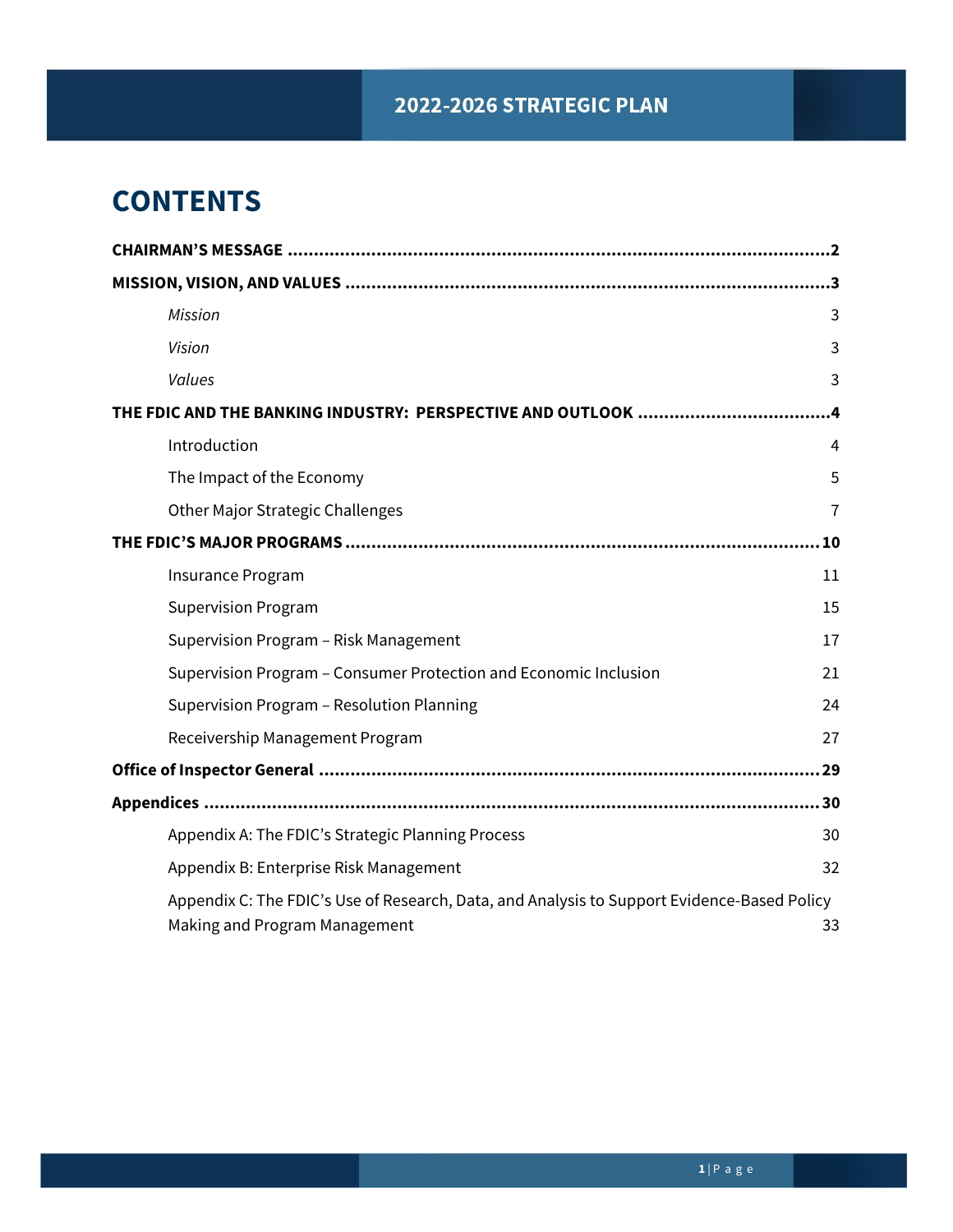# <span id="page-2-0"></span>**CHAIRMAN'S MESSAGE**

The Federal Deposit Insurance Corporation's *2022–2026 Strategic Plan* will guide our efforts to carry out the agency's mission, including maintaining stability and public confidence in the nation's financial system by insuring deposits, examining and supervising financial institutions for safety and soundness and consumer protection, making large and complex financial institutions resolvable, and managing receiverships. This plan was approved by the Board of Directors on December 14, 2021.

This strategic plan comes at a moment of inflection for the agency and for our country as we move into our "new normal" amidst the ever-evolving pandemic. Since FDIC insurance began in 1934, we have protected bank depositors and buttressed trust in our banking system as our nation faced challenges large and small.

In this *2022–2026 Strategic Plan*, we outline our strategic goals and objectives, and the means and strategies we will use to achieve them. We also identify challenges associated with a post-pandemic economy in the years to come. In turn, this strategic plan will be implemented through annual performance plans with goals, indicators, and targets for each strategic objective. Our goals are ambitious and our success is crucial to individuals, households, businesses, and communities across the country.

I want to thank the FDIC workforce for their continued dedication and resilience during the pandemic. Their hard work has allowed the agency to achieve its mission during these unprecedented times and to move forward on important new initiatives, including encouraging innovation, supporting community and mission-driven banks, and fostering a banking system that can meet the needs of business and consumers across our nation.

> **Jelena McWilliams Chairman**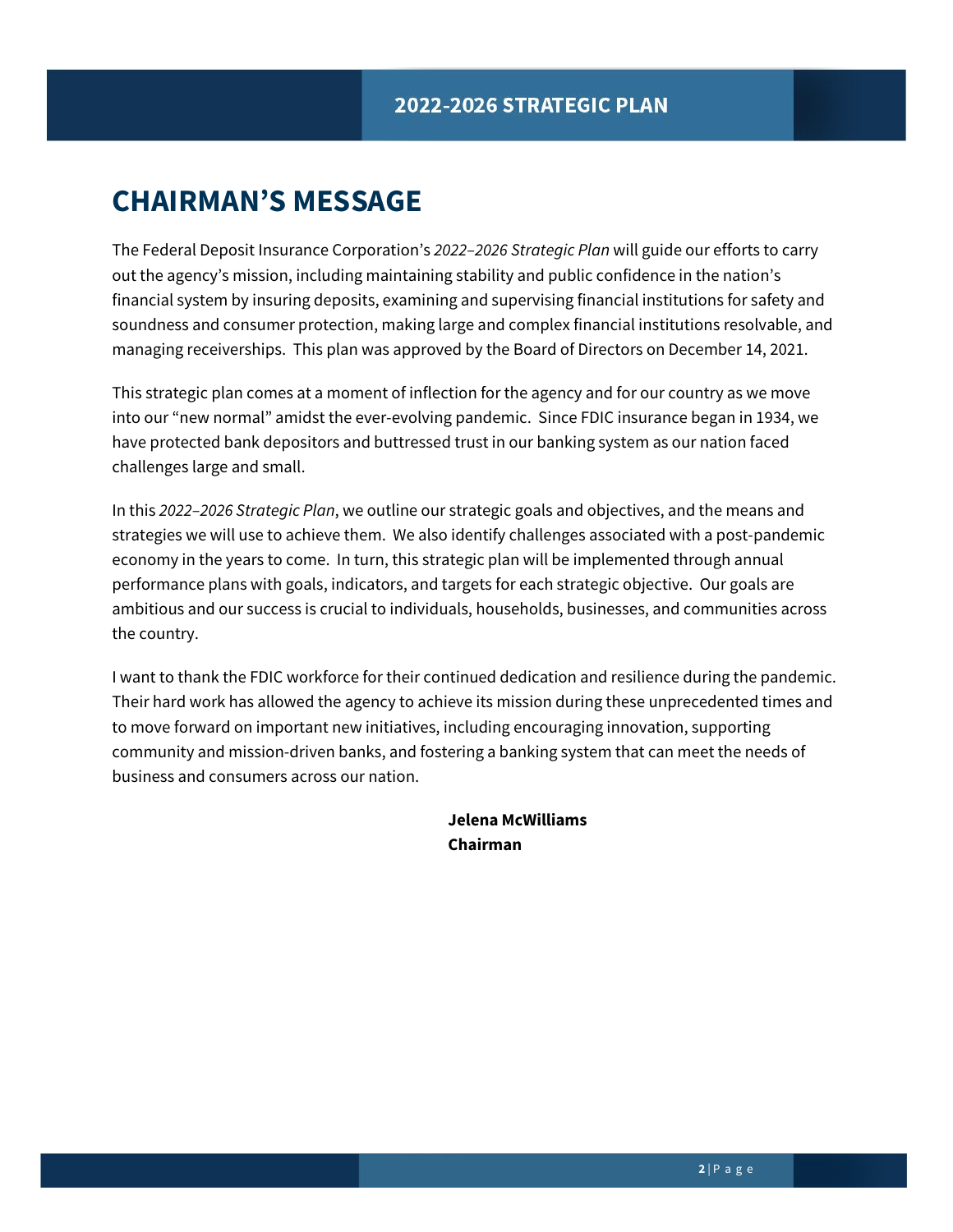# <span id="page-3-0"></span>**MISSION, VISION, AND VALUES**

## <span id="page-3-1"></span>*Mission*

The Federal Deposit Insurance Corporation (FDIC) is an independent agency created by the Congress to maintain stability and public confidence in the nation's financial system by:

- Insuring deposits,
- Examining and supervising financial institutions for safety and soundness and consumer protection,
- Making large, complex financial institutions resolvable, and
- Managing receiverships.

## <span id="page-3-2"></span>*Vision*

The FDIC is a recognized leader in promoting sound public policies; addressing risks in the nation's financial system; and carrying out its insurance, supervisory, consumer protection, resolution planning, and receivership management responsibilities.

## <span id="page-3-3"></span>*Values*

The FDIC and its employees have a tradition of distinguished public service. Six core values guide us in accomplishing our mission:

- **Integrity.** We adhere to the highest ethical and professional standards.
- **Competence.** We are a highly skilled, dedicated, and diverse workforce that is empowered to achieve outstanding results.
- **Teamwork.** We communicate and collaborate effectively with one another and with other regulatory agencies.
- **Effectiveness.** We respond quickly and successfully to risks in insured depository institutions and the financial system.
- **Accountability.** We are accountable to each other and to our stakeholders to operate in a financially responsible and operationally effective manner.
- **Fairness.** We respect individual viewpoints and treat one another and our stakeholders with impartiality, dignity, and trust.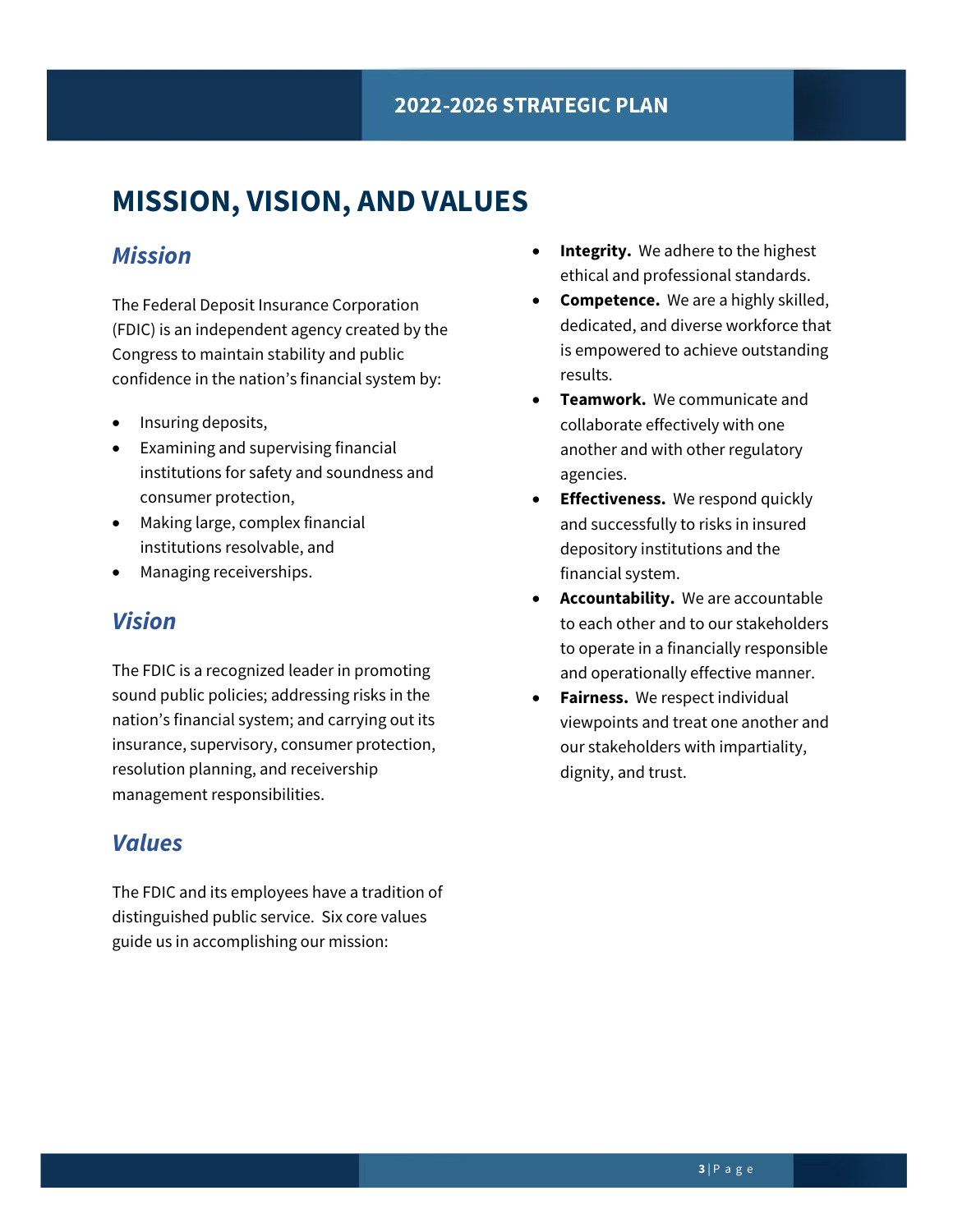# <span id="page-4-0"></span>**THE FDIC AND THE BANKING INDUSTRY: PERSPECTIVE AND OUTLOOK**

## <span id="page-4-1"></span>**Introduction**

Congress created the FDIC in the Banking Act of 1933 to maintain stability and public confidence in the nation's banking system. The statute provided a federal government guarantee of deposits in U.S. depository institutions so that depositors' funds, within certain limits, would be safe and available to them in the event of a failure of an insured depository institution (IDI). The FDIC acts as receiver for IDIs that fail, and has resolution planning responsibilities for large, complex financial institutions. In addition to its role as insurer, the FDIC is the primary federal regulator of federally insured state-chartered banks that are not members of the Federal Reserve System.

The FDIC carries out its mission through three major programs: insurance, supervision, and receivership management.

The Insurance Program encompasses the activities undertaken by the FDIC to administer the Deposit Insurance Fund (DIF), which is funded through assessments on IDIs as well as investment income, to resolve failed IDIs in the manner least costly to the DIF, and to provide depositors with timely access to their insured funds when an IDI fails.

The Supervision Program encompasses the activities undertaken by the FDIC to promote safe and sound operations and compliance with fair lending, consumer protection, and other applicable statutes and regulations by IDIs for which the FDIC is the primary federal regulator (in cooperation with state banking agencies). The FDIC also has backup supervisory responsibility for other IDIs for which the Board of Governors of the Federal Reserve System (FRB) and the Office of the Comptroller of the Currency (OCC) are the primary federal regulators.

| <b>PRIMARY FEDERAL</b><br><b>REGULATOR</b>               | <b>NUMBER OF</b><br><b>INSTITUTIONS</b> | <b>TOTAL ASSETS (DOLLARS IN</b><br><b>MILLIONS)</b> |
|----------------------------------------------------------|-----------------------------------------|-----------------------------------------------------|
| <b>FDIC</b>                                              | 3,171                                   | \$4,206,831                                         |
| <b>OCC</b>                                               | 1,019                                   | \$15,082,333                                        |
| <b>FRB</b>                                               | 724                                     | \$3,962,496                                         |
| <b>TOTAL</b>                                             | 4,914                                   | \$23,251,660                                        |
| Source: Ouarterly Banking Profile. Data as of 9/30/2021. |                                         |                                                     |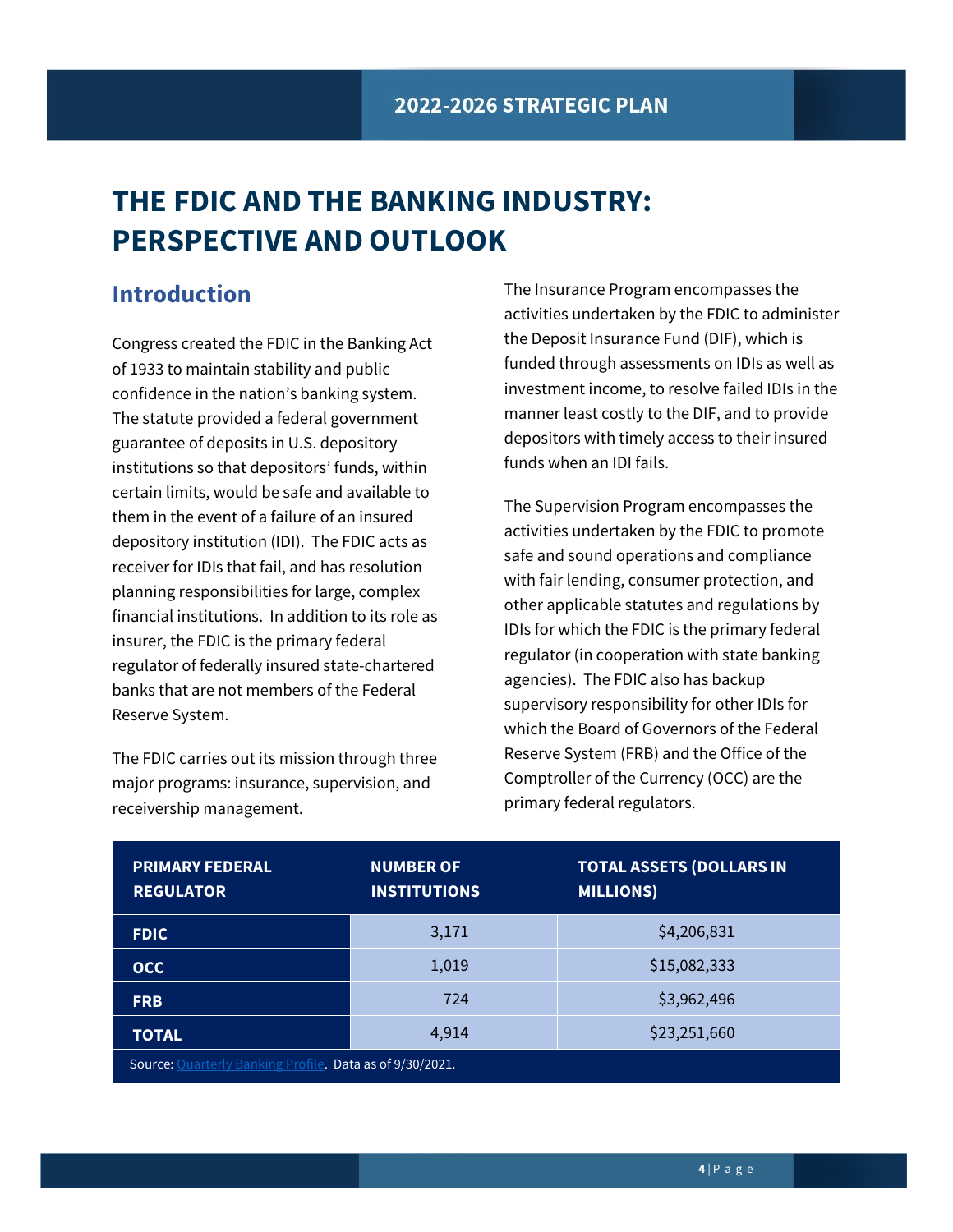The FDIC is responsible for monitoring and assessing risks posed by, and planning for the resolution of, large, complex financial institutions (LCFIs) under authority derived from the Federal Deposit Insurance Act (FDI Act) and the Wall Street Reform and Consumer Protection Act (Dodd-Frank Act). As part of this work, the FDIC and the FRB have joint responsibility for reviewing resolution plans submitted by large bank holding companies and designated nonbank financial companies that demonstrate how they would be resolved in a rapid and orderly manner in the event of financial distress; and, under specified circumstances, administer the orderly liquidations of covered financial companies.

The Receivership Management Program encompasses activities undertaken by the FDIC, in its capacity as receiver, to maximize net recoveries to the creditors of receiverships.

Over the next four years, the FDIC will face numerous issues and challenges in each of these major programs associated with a postpandemic economy and related impacts to the financial services industry and consumer and business preferences. Some of the major issues and challenges are addressed in more detail below.

## <span id="page-5-0"></span>**The Impact of the Economy**

The performance of the economy directly affects the performance of individual financial institutions and the overall banking industry. Interest rates, inflation, unemployment, the business cycle, and shocks to specific sectors

like agriculture, energy, housing, or commercial real estate all influence lending and funding strategies of IDIs. Economic and financial conditions abroad also have an impact on the U.S. economy and on the performance of banks.

As of third quarter 2021, the United States had regained the output lost from a deep recession that occurred in early 2020 caused by the Coronavirus Disease 2019 (COVID-19) pandemic. Significant government stimulus for individuals and small businesses in 2020 and 2021 helped support the economy, with most programs ending in third quarter 2021. Restrictions on economic activity eased and vaccination rates improved in 2021, which further contributed to stronger economic growth. Consumer spending remains strong. In aggregate, household balance sheets remained resilient and household wealth increased from rising home prices and stock market valuations. Business investment continued to recover and returned to prepandemic levels. However, business and economic activity were constrained by supply chain bottlenecks and shortages. These factors along with stronger consumer demand contributed to higher inflation in 2021. Overall, the economic outlook is for continued moderate growth, although uncertainty remains, as lingering supply chain issues feed into inflationary pressures and businesses and individuals adjust to changes as the pandemic evolves.

Banks generally entered this period of disruption with strong asset quality and capital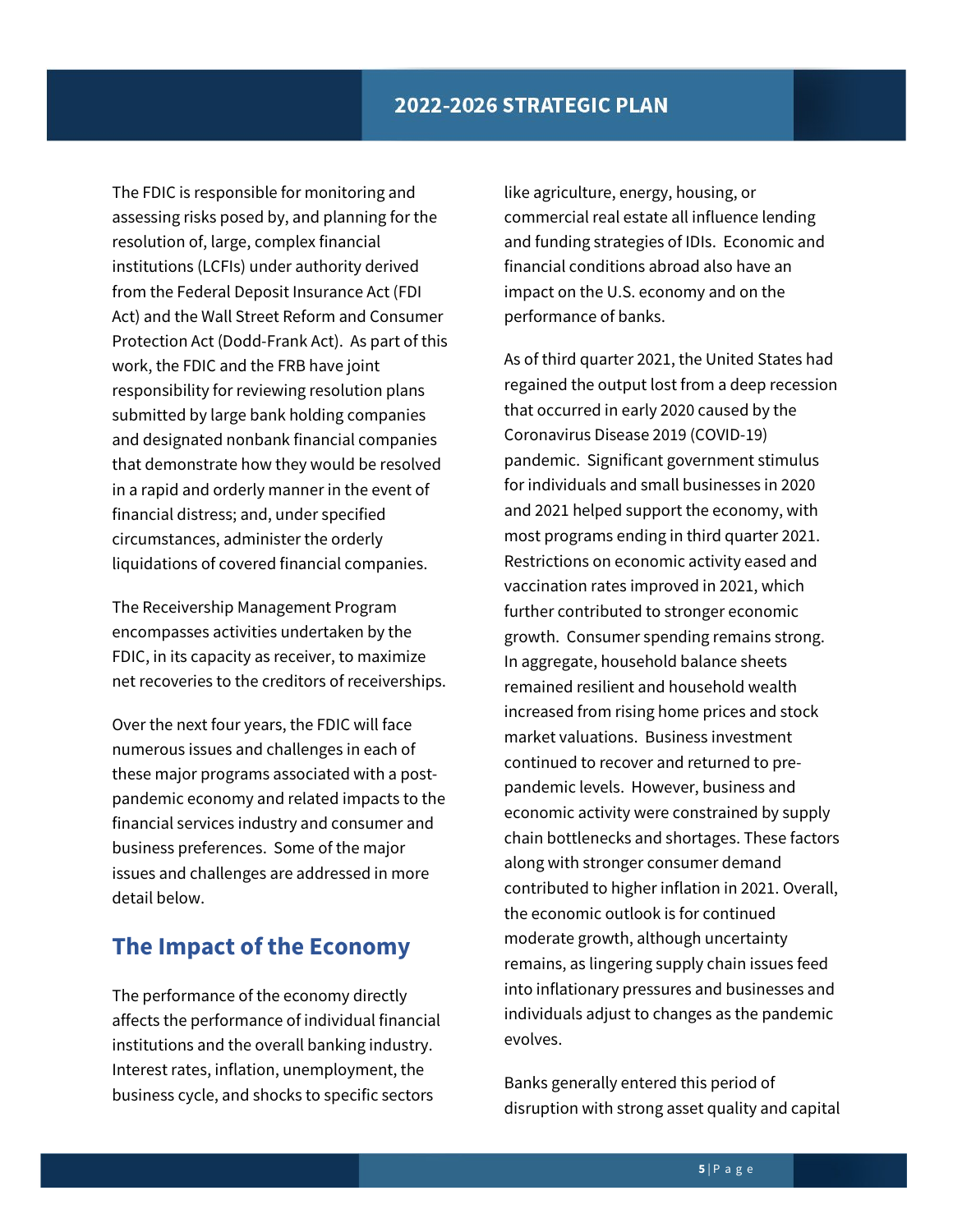and liquidity ratios, and were able to serve as a source of strength for the economy, individuals and small businesses throughout the global health epidemic.

Although loan balances contracted between the first quarter 2020 and the first quarter 2021, the first such annual contraction since the third quarter 2011, financial institutions supported the economic recovery with lending through the first and second rounds of the Paycheck Protection Program and by working with impacted borrowers. The decline in loan volume and the persistent low interest rate environment caused contraction in the average net interest margin, which set three record lows over the past year. In contrast, deposits grew at unprecedented rates over the same period. In third quarter 2021, banks reported modest improvement in the average net interest margin supported by loan growth.

Despite these challenges, the banking industry remains resilient. Strong capital and liquidity levels support lending and help protect against potential losses. Industry-wide profitability (as measured by return on assets) remains strong. The number of problem institutions has fallen dramatically from the post-crisis high and is at its lowest level since 2008.

While the banking industry continues to perform well, the interest-rate environment and economic uncertainty continue to pose challenges for many institutions.

Overall, the industry must manage interestrate risk, liquidity risk, and credit risk carefully to remain on a long-term, sustainable growth path.

The United States experienced the sharpest economic contraction in the post-WWII period in early 2020 with the sudden onset of the COVID-19 pandemic, and the unemployment rate reached double-digit levels. The resulting recession ended a period of subdued but sustained economic growth since the last recession ended in mid-2009. The subsequent labor market weakness, business closures, and lower interest rates all posed challenges to banks. Conditions improved considerably in 2021, helped by expansive fiscal and monetary policy implemented in 2020 and 2021 to support businesses and consumers, the rollout of vaccines, and reduced pandemic-related restrictions in economic activity. However, this economic environment has posed several key challenges for the banking industry. The economic outlook remains uncertain and depends on the path of the pandemic as well as the outlook for fiscal and monetary policy in their effects on economic activity and interest rates.

As of third quarter 2021, banks generally maintained strong asset quality, capital, and liquidity positions. Annual loan growth slowed in recent quarters; however, remains positive. Industry-wide profitability (as measured by the return on assets ratio) has been trending up, and the majority of banks report year-overyear growth in quarterly net income. The growth in net income is due to reductions in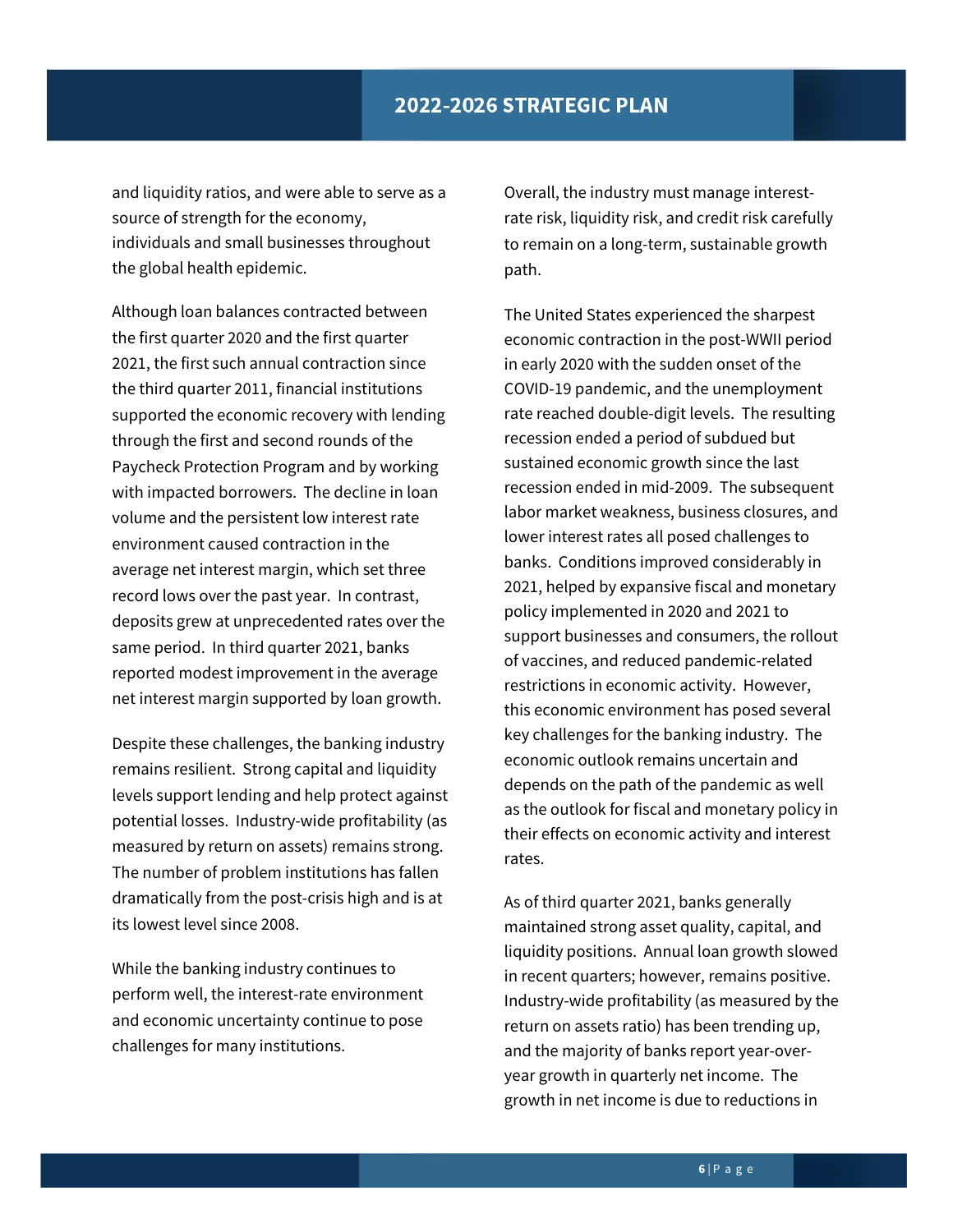provisions for credit losses. The number of problem institutions remains near the lowest level since 2008.

## <span id="page-7-0"></span>**Other Major Strategic Challenges**

In addition to the challenges posed by the economy, the FDIC expects to face other challenges that will shape its priorities over the next four years.

**Future of Community Banking.** The FDIC is the primary federal regulator for most community banks, which make up 91 percent of FDIC-insured bank and thrift charters (up from 87 percent in 1984); hold a majority of deposits in rural and "micropolitan" counties (those with populations up to 50,000 people), including more than 600 U.S. counties where community banks hold 100 percent of all bank deposits; and account for 39 percent of the industry's small loans to farms and businesses.<sup>1</sup> Despite their long-term resilience and continuing importance as a source of credit to the vital small business sector, community banks continue to face competitive challenges from non-community banks and non-bank financial technology competitors.

#### **Regional Banks**

Regional banks have continued to grow in number, assets, and complexity. FDIC supervises a growing percentage of the regional bank universe, as community banks continue to merge and grow organically. FDIC also has both insurance risk monitoring and back-up supervisory responsibilities for the remaining regional banks. Similar to community bankers, regional banks face competitive challenges from large, complex financial institutions and non-bank technology competitors. An increasing number of regional banks have less traditional business models, including for example monoline operations, concentrated lending or funding operations, nationwide lending platforms, and other niche activities.

#### **Large, Complex Financial Institutions**

**(LCFIs).** Although the FDIC is not the primary federal regulator for most large, complex IDIs, it has both insurance and back-up supervisory responsibilities for those institutions and acts as receiver for those that fail. The assets within the banking industry are concentrated today in a small number of large, complex banks that have highly diverse business strategies and complex legal and business structures that necessitate ongoing monitoring of their risks. These risks are intertwined among both their insured and

<span id="page-7-1"></span><sup>1</sup> Based on the definition of community banks in the FDIC Community Banking Study, 2012.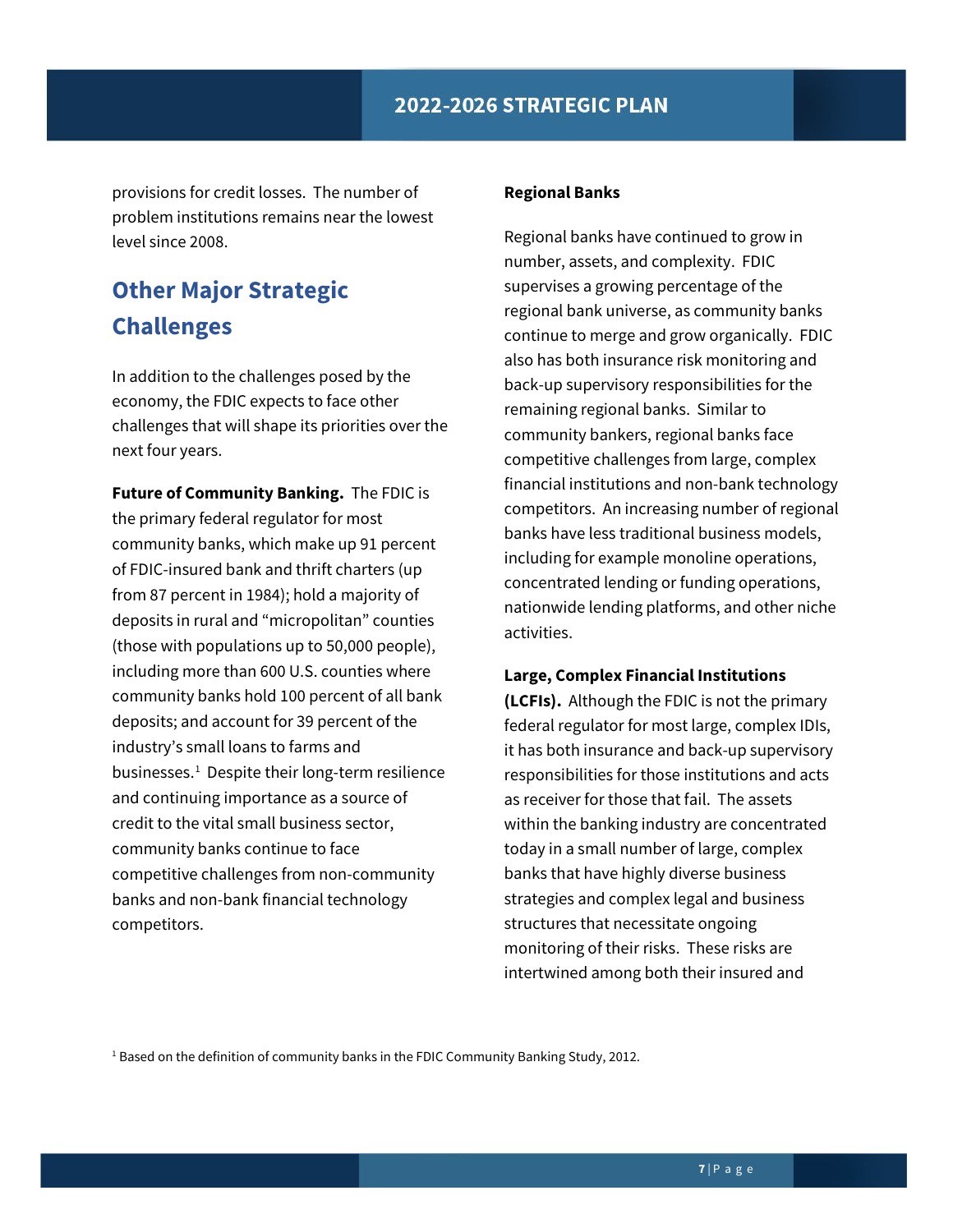uninsured subsidiaries, and the largest and most complex of these companies have significant international operations and interdependent counterparty relationships with one another that increase their complexity and risk.

**Innovation, Information Technology, and Cybersecurity.** Some banks have responded to the previously discussed economic challenges by investing in innovative technologies to boost profitability through reduced overhead expenses. Others are offering new services to their customers by partnering with technology companies on the front lines of innovation, or by adopting new technologies themselves. Cybersecurity threats continue to pose risks to banks, businesses, consumers, financial markets, and the FDIC. Some institutions are leveraging innovative technology solutions to enhance their resilience to a cybersecurity attack. In addition to addressing cybersecurity threats internally, the FDIC works collaboratively with other federal and state agencies to help ensure that FDIC-insured institutions also take appropriate steps to address this risk.

**Economic Inclusion.** Based on a 2019 FDIC survey, 5.4 percent of U.S. households did not have an account at an IDI.<sup>[2](#page-8-0)</sup>

The FDIC recognizes that public confidence in the banking system is strengthened when

households effectively use the mainstream banking system to deposit funds securely, conduct basic financial transactions, accumulate savings, and access credit on safe and affordable terms. The FDIC will continue to promote greater economic inclusion and financial well-being by helping more underserved households and communities benefit from the products and services of FDICinsured institutions. The FDIC's #GetBanked initiative encourages consumers to start a banking relationship. The FDIC also communicates directly with banks to promote the importance of offering safe and affordable bank accounts, such as checkless checking accounts. FDIC's Money Smart program provides people with practical knowledge, skills-building opportunities, and resources to manage finances with confidence.

This work requires engagement with banks of all sizes, as well as with local governments and community leaders. FDIC facilitates business and partnership opportunities and promotes financial education. By helping to connect banks and communities in new ways, and increasing awareness and use of affordable banking services, the FDIC strengthens the banking system and communities nationwide.

<span id="page-8-0"></span><sup>2</sup> 2015 *National Survey of Unbanked and Underbanked Households*, October 2016, October 2020. The survey found that 5.4 percent of U.S. households (7.1 million households) did not have a bank or credit union account in 2019.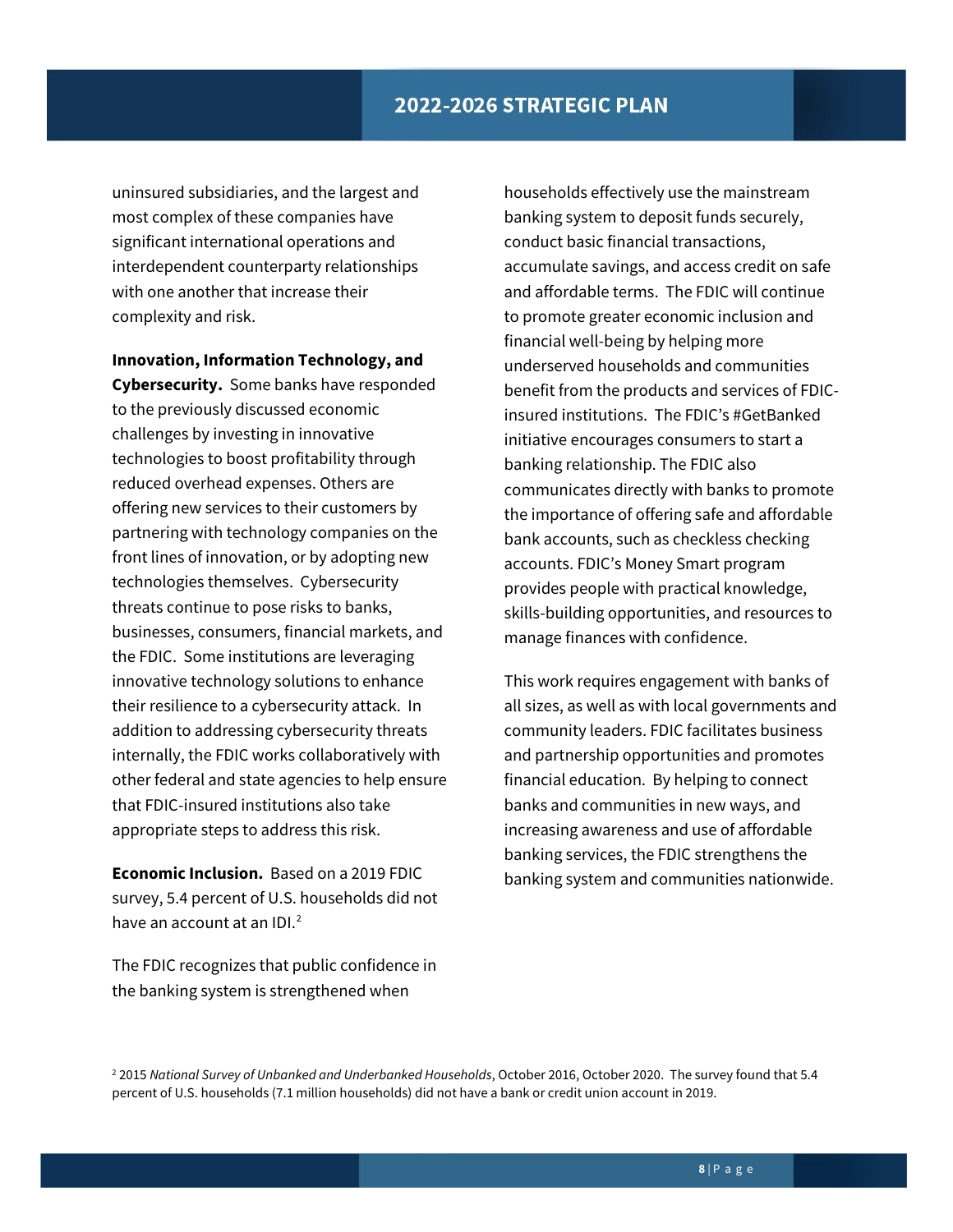#### **Workforce Management and**

**Development.** The FDIC depends upon the talents and skills of its employees to accomplish its mission. Much of the FDIC's current workforce is eligible to retire over the next decade, creating an opportunity to transform both the workforce and the manner in which the FDIC meets its mission. To address this workplace reality, the FDIC will continue to enhance its data collection and analysis efforts to inform development and implementation of succession management strategies over the next several years. These efforts will include specific recruitment and development strategies to support a high performing workforce that reflects the communities we serve by optimizing experiences throughout an employee's career. These actions will ensure that the FDIC workplace is inclusive, free from unlawful discrimination, and provides equal opportunity and accessibility in all its employment and business activities. The FDIC has issued [a 2021-2023 Diversity, Equity, and](https://www.fdic.gov/about/diversity/pdf/dei2021.pdf)  [Inclusion Strategic Plan](https://www.fdic.gov/about/diversity/pdf/dei2021.pdf) that guides its efforts. Strategies also include the modernization of learning and development by transforming the FDIC's use of virtual learning, enhancing learning technology, and modernizing the training center.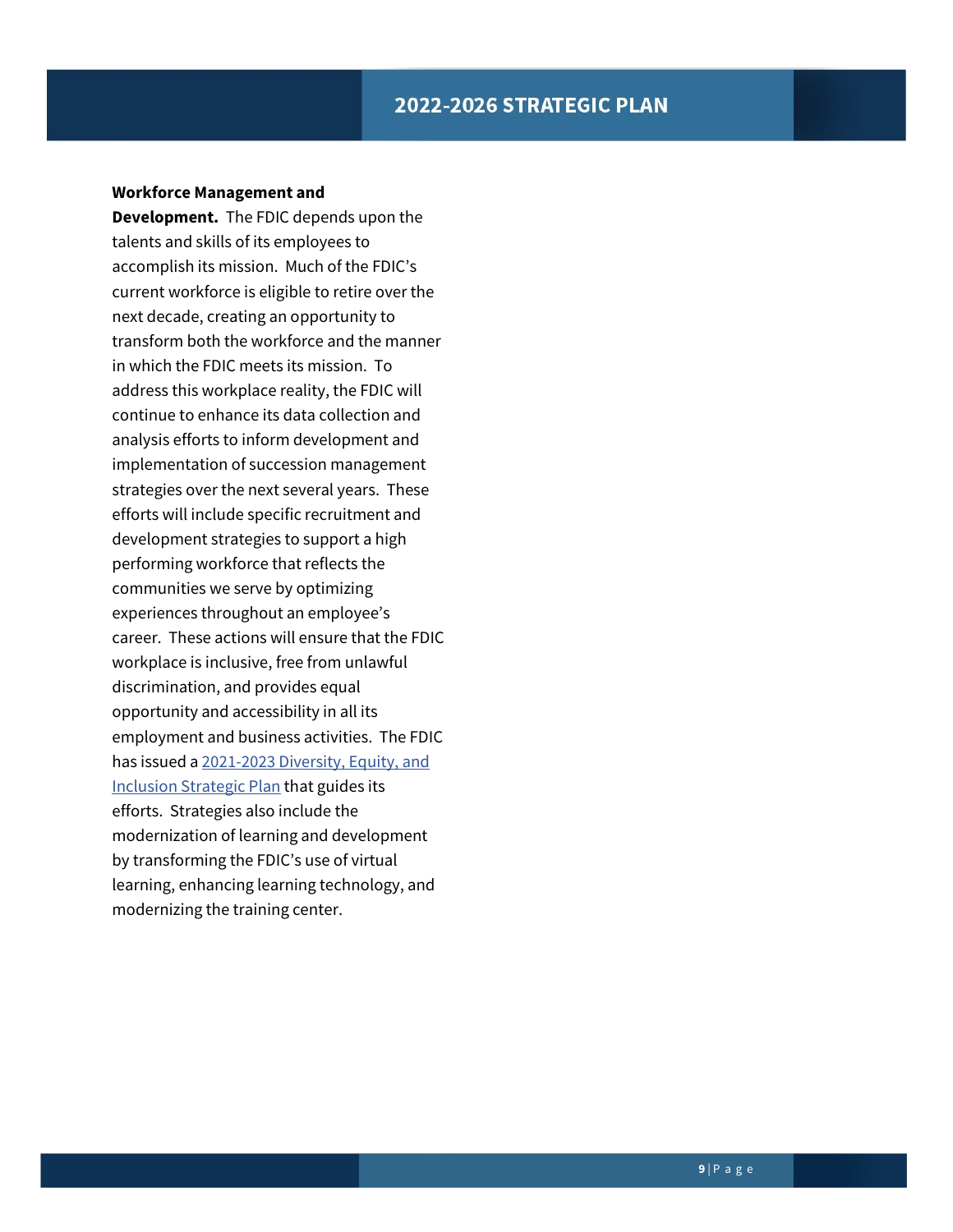# <span id="page-10-0"></span>**THE FDIC'S MAJOR PROGRAMS**

The FDIC has three major program areas or lines of business. The agency's strategic goals for each of these programs are presented in the diagram below.

| <b>Program Areas</b>           | <b>Strategic Goals</b>                                                |
|--------------------------------|-----------------------------------------------------------------------|
| Insurance                      | FDIC-insured deposits are protected from loss                         |
|                                | without recourse to taxpayer funding.                                 |
|                                | FDIC-insured institutions are safe and sound.                         |
|                                | FDIC-supervised institutions comply with federal                      |
|                                | consumer protection laws, including fair lending                      |
| <b>Supervision</b>             | laws, and the Community Reinvestment Act                              |
| <b>Receivership Management</b> | $(CRA)$ .                                                             |
|                                | Large, complex financial institutions are                             |
|                                | resolvable in an orderly manner.                                      |
|                                | Resolutions are orderly and receiverships are<br>managed effectively. |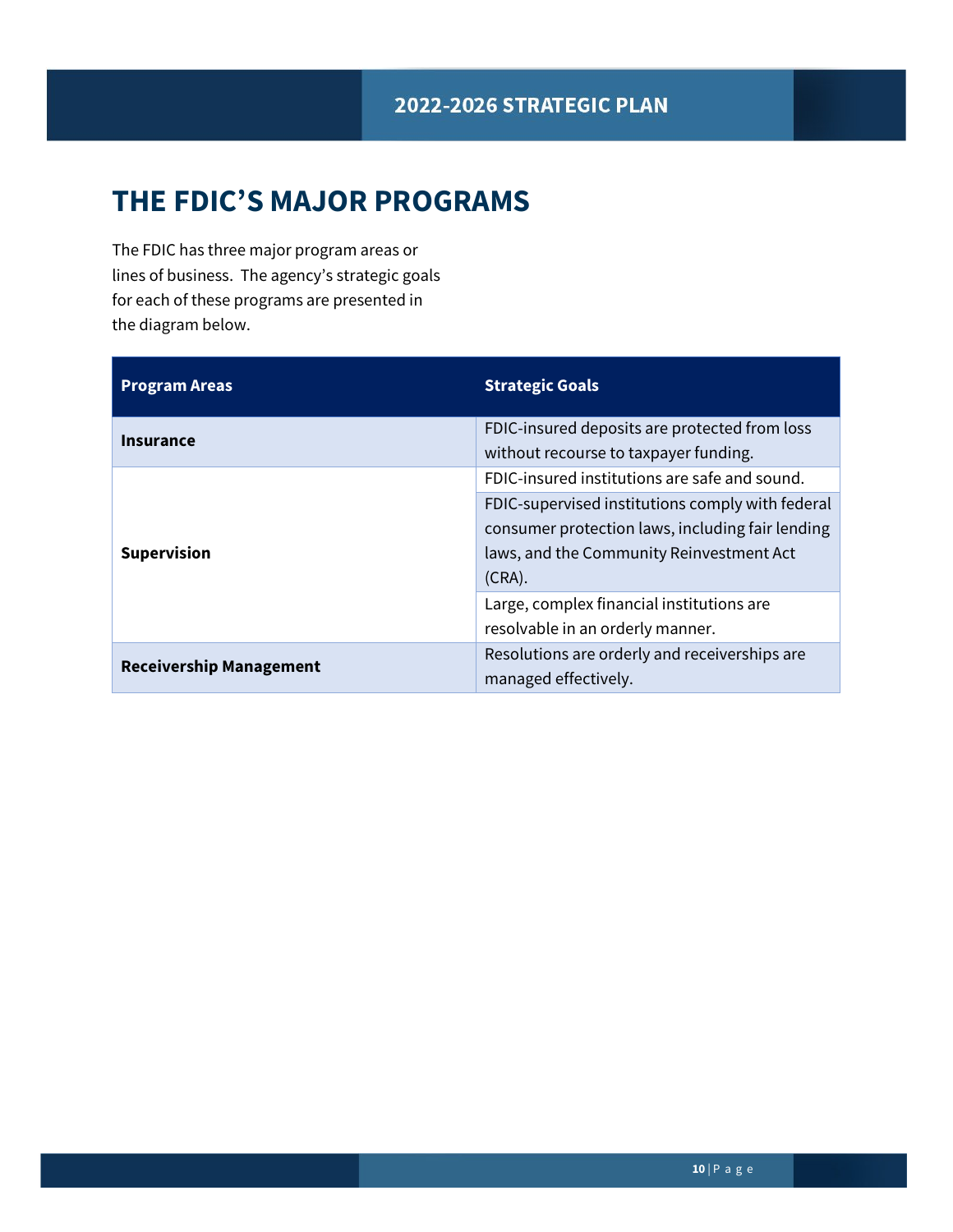## <span id="page-11-0"></span>**Insurance Program**

#### *Program Description*

Deposit insurance is a fundamental component of the FDIC's role in maintaining stability and public confidence in the U.S. financial system. By promoting industry and consumer awareness of deposit insurance, the FDIC protects deposits at banks and savings associations of all sizes. When IDIs fail, the FDIC ensures that customers have timely access to their insured deposits and other services. The basic limit of federal deposit insurance coverage is currently \$250,000 per depositor. To keep pace with the evolving banking industry and maintain its readiness to protect insured depositors, the FDIC prepares and maintains contingency plans to promptly address a variety of types of IDI failures and conducts large scale simulations to test its plans.

The DIF must remain viable so that adequate funds are available to protect insured deposits in the event of an institution's failure. The FDIC maintains a sufficient DIF balance by collecting risk-based insurance premiums from IDIs and through prudent fund investment strategies. The FDIC continually evaluates the adequacy of the DIF. It identifies risks to the insurance fund by analyzing regional, national, and global economic, financial, and financial institution developments, and by collecting and evaluating information through the supervisory process.

#### *Strategic Goal 1*

FDIC-insured deposits are protected from loss without recourse to taxpayer funding.

#### *Strategic Objectives*

**1.1 The FDIC provides customers of failed insured depository institutions (IDIs) timely access to insured funds and financial services.**

**Means and Strategies:** When an institution fails, the FDIC facilitates the transfer of the institution's insured deposits to an assuming institution or pays insured depositors directly. The FDIC's goal is to provide customers with access to their insured deposits within one to two business days.

The FDIC continually monitors changes in financial institution operations and innovation within products and delivery channels to ensure the FDIC's ability to handle potential financial institution failures. The FDIC develops, tests, and maintains contingency plans to ensure it is prepared to handle a wide range of potential failure scenarios, including the failure of a large financial institution; simultaneous, multiple failures; the failure of an institution with large international holdings; and the failure of an insured institution that operates primarily through digital channels. The FDIC also looks for ways to clarify deposit insurance regulations to meet industry changes and to expedite the insurance determination process.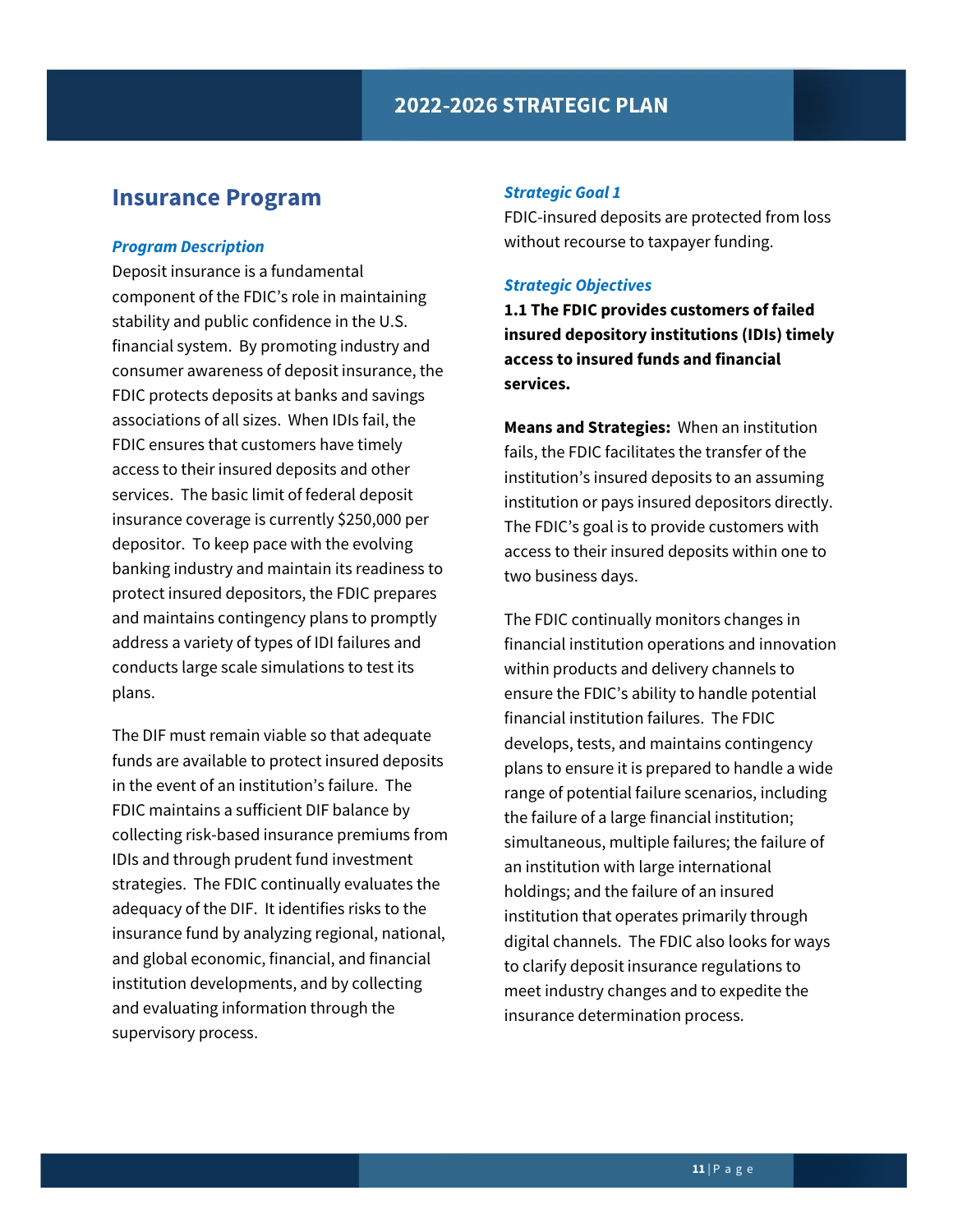**External Factors:** The goal of providing customers of failed institutions with access to their insured deposits within one to two business days is well established, but might be difficult to achieve in the case of an extremely large or complex institution or a sudden and unexpected failure. Regardless of timing to complete all deposit insurance determinations, no depositor would ultimately lose any portion of an insured deposit.

### **1.2 The FDIC promptly identifies and responds to potential risks to the Deposit Insurance Fund (DIF).**

**Means and Strategies**: The FDIC, in cooperation with the other primary federal regulators, proactively identifies and evaluates the risk and financial condition of individual IDIs. It also identifies broader economic and financial risk factors, including the evolving technological landscape, that affect all insured institutions. It accomplishes these objectives through a wide variety of activities including the following:

- A risk-based deposit insurance assessment system, whereby institutions that pose greater risk to the DIF pay higher premiums;
- A strong examination and enforcement program;
- Collection and publication of detailed banking data and statistics;
- A vigorous research program;
- An off-site monitoring system that employs sophisticated predictive tools to analyze

and assess changes in banking profiles, activities, and risk factors;

- A comprehensive ongoing analysis of the risks in financial institutions with more than \$10 billion in assets through the Large IDI Program and Institution Monitoring Program for LCFIs, including IDIs with assets above \$100 billion for which the FDIC is not the primary federal regulator;
- Thorough and timely review of deposit insurance applications and other applications from IDIs; and
- A comprehensive framework for continually assessing risks to the banking industry.

## **External Factors:** In spite of the comprehensive efforts undertaken by the FDIC to identify and respond to potential risks to the DIF, natural disasters, public policy changes, and sudden economic or financial market crises could cause broad losses within the financial services industry and the DIF. In addition, a fraud perpetrated on a financial institution could result in a sudden and unforeseen loss to the DIF.

### **1.3 The FDIC maintains a strong and adequately financed DIF.**

**Means and Strategies:** The FDIC maintains the viability of the DIF by investing the fund, monitoring and responding to changes in the reserve ratio, collecting risk-based premiums, and evaluating the deposit insurance system in light of an evolving financial services industry.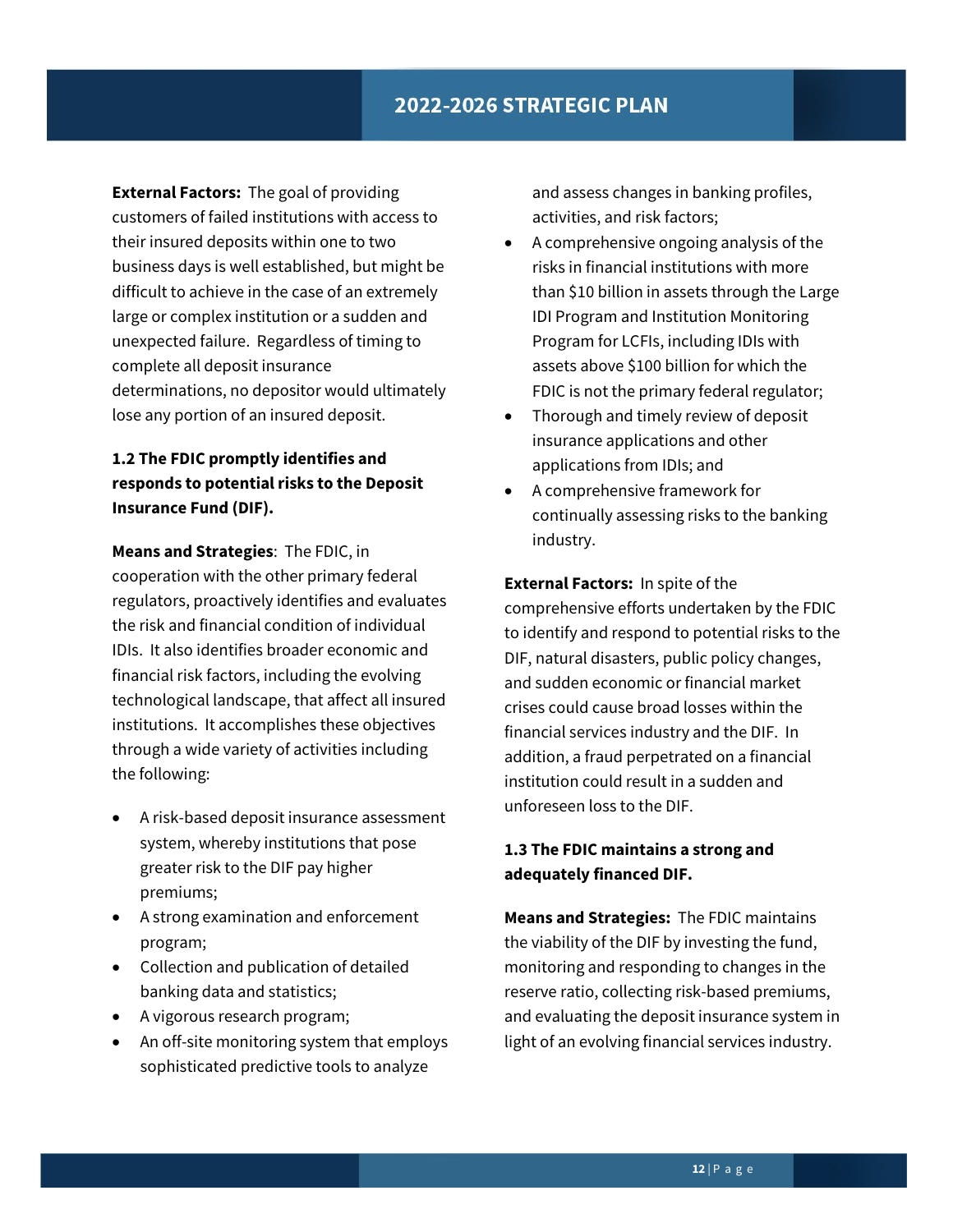It regularly analyzes the growth or shrinkage of estimated insured deposits, the current assessment base, loss expectations, interest income earned on the fund, and operating expenses. This information is used to develop a schedule of risk-based assessment rates.

The banking industry remained resilient through 2021, despite the extraordinary challenges of the pandemic. As of September 30, 2021, banks held a higher amount and quality of capital than just prior to the 2008- 2013 banking crisis.

The DIF balance has risen every quarter since the end of 2009, and stood at a record \$121.9 billion on September 30, 2021, up from \$117.9 billion at the end of 2020. The reserve ratio stood at 1.27 percent at September 30, 2021, down from 1.29 percent at the end of 2020.

Extraordinary growth in insured deposits during the first and second quarters of 2020 caused the reserve ratio to decline below the statutory minimum. As of June 30, 2020, the reserve ratio stood at 1.30 percent. On September 15, 2020, the Board adopted a Restoration Plan, as required by the FDI Act, to restore the DIF to at least 1.35 percent within eight years. Under the Restoration Plan, the FDIC maintained the schedule of assessment rates in place at the time for all IDIs and is monitoring deposit balance trends, potential losses, and other factors that affect the reserve ratio. Staff must update the Board at least semiannually. The most recent update was provided on June 15, 2021.

The FDIC Board of Directors is statutorily required to establish a Designated Reserve Ratio (DRR) for the DIF that is not less than 1.35 percent. But it may also establish a higher DRR and has set the DRR at 2.0 percent for every year since 2011. The FDIC views the 2.0 percent DRR as a long-term goal and the minimum level needed to withstand future crises of the magnitude of past crises.

**External Factors:** Projections for the DIF are subject to considerable uncertainty. The FDIC will monitor deposit balance trends, potential losses, and other factors that affect the reserve ratio. The economic outlook has strengthened, and the banking system appears better positioned to withstand losses compared to prior periods of stress. Several factors, such as slower than expected economic growth, market volatility, or additional fiscal and monetary stimulus could result in increased insured deposit growth or losses to the fund.

### **1.4 The FDIC resolves failed IDIs in the manner least costly to the DIF.**

**Means and Strategies:** When an institution fails, the FDIC facilitates an orderly, least-cost resolution. Using an estimated value of the failing institution's assets and liabilities, the FDIC markets the institution to potential bidders. After analyzing the bids received, the FDIC conducts a least-cost test determination and selects the least-cost strategy to pursue.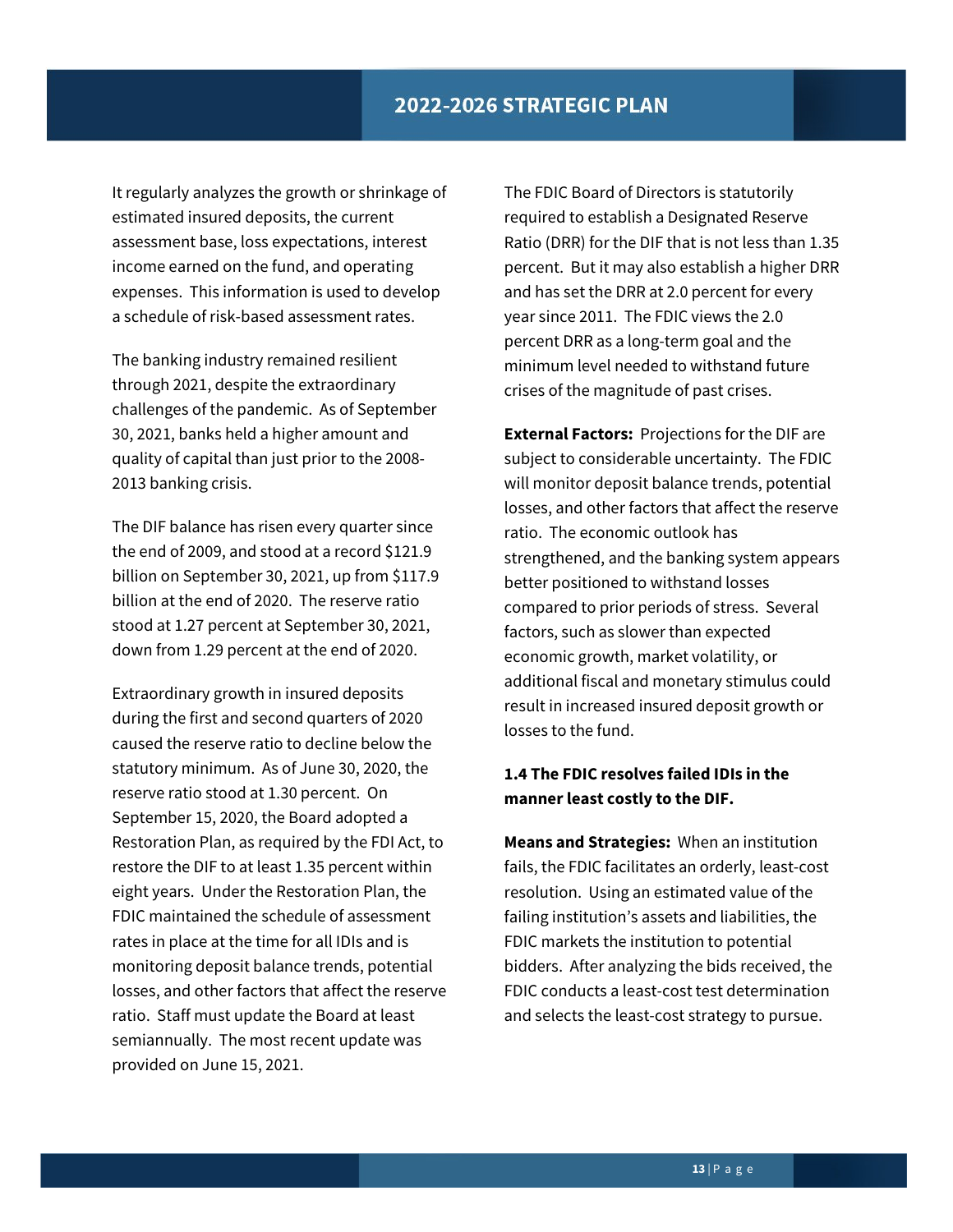**External Factors:** In accordance with law, if a failure threatens serious adverse systemic effects on economic conditions or financial stability, resolution strategies other than the least-cost resolution may be employed.

### **1.5 The FDIC provides the public and IDIs access to clear and accurate information about federal deposit insurance coverage.**

**Means and Strategies:** To inform consumers and FDIC-insured institutions about federal deposit insurance coverage, the FDIC provides financial institutions with a variety of educational tools and materials designed to help customers understand their deposit insurance coverage.

In addition, the FDIC uses several other approaches to disseminate information on deposit insurance coverage, including the following:

- Operation of a National Center for Consumer and Depositor Assistance staffed by specialists who respond to questions from depositors and bankers<sup>[3](#page-14-0)</sup>,
- Training and other educational opportunities to help bank employees better understand the FDIC's deposit insurance rules,
- An array of web-based educational resources for consumers and bankers, and

• A wide range of publications and videos explaining how FDIC deposit insurance works.

**External Factors:** A significant rise in the volume of bank failures, or publicity that raises public concerns about the possibility of significant bank failures, could result in bank runs by misinformed depositors or public avoidance of IDIs. Timely, accurate, and understandable information is essential to mitigating these risks. An increased volume of bank failures and public concern about the possibility of additional failures could also result in substantial increases in the demand for information about FDIC insurance coverage that could temporarily exceed the FDIC's capacity to provide such information. In such cases, the FDIC would augment staff resources for this function as quickly as possible.

<span id="page-14-0"></span><sup>3</sup> 877-ASK-FDIC (877-275-3342); 800-925-4618 (TDD-for hearing impaired).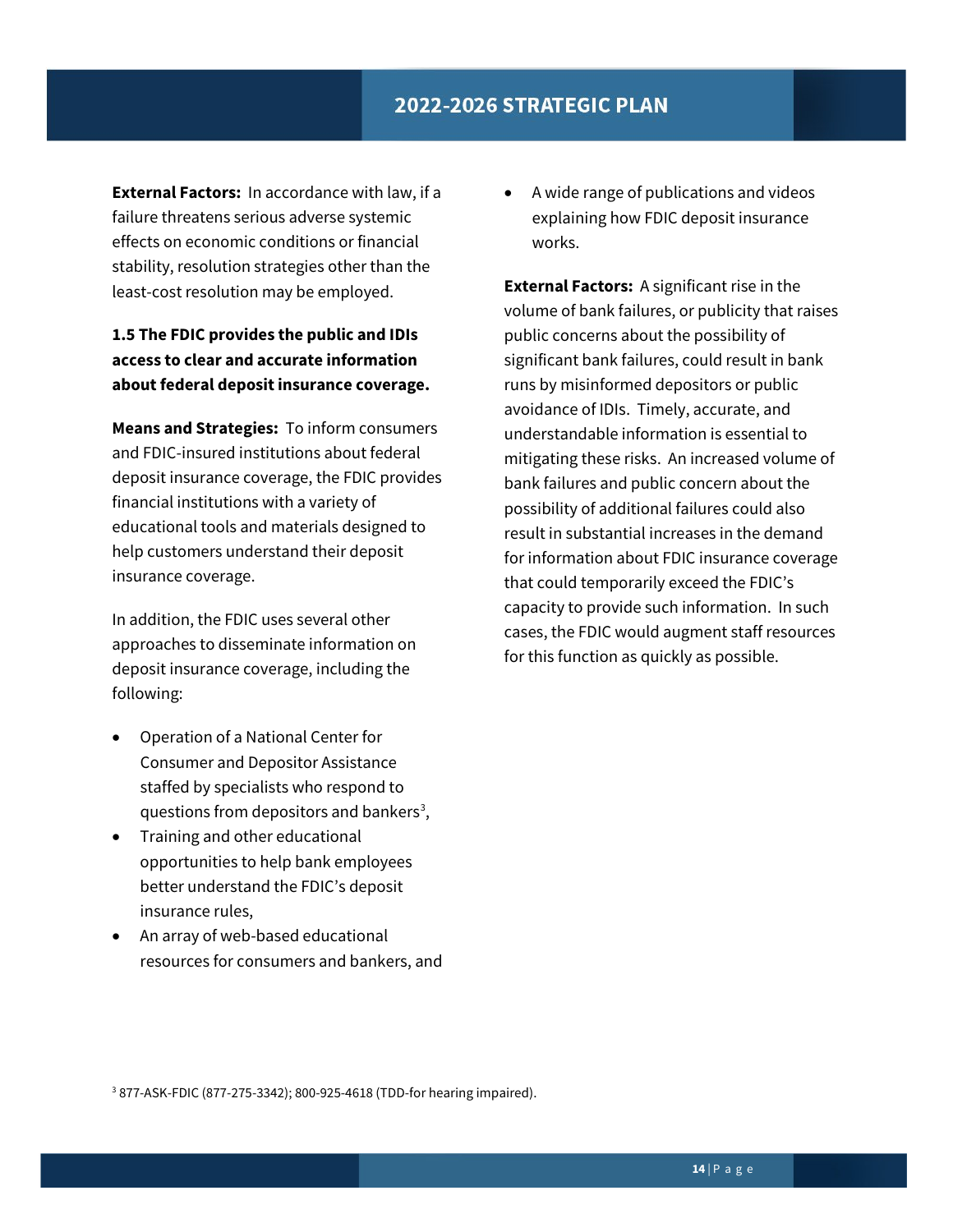## <span id="page-15-0"></span>**Supervision Program**

#### *Program Description*

The FDIC is the insurer for all IDIs in the United States, and the primary federal supervisor for state-chartered banks and savings institutions that are not members of the Federal Reserve System.[4](#page-15-1) The FDIC's roles as an insurer and primary supervisor are complementary, and many activities undertaken by the FDIC support both the insurance and supervision programs. Through conducting examinations, review of examination reports, use of off-site monitoring tools, and participation in examinations conducted by other federal regulators (either through agreements with these regulators or, in limited circumstances, under the exercise of the FDIC's authority to conduct special (backup) examination activities), the FDIC regularly monitors the potential risks at all insured institutions, including those for which it is not the primary federal supervisor. The FDIC also takes into account supervisory considerations in the exercise of its authority to review and approve applications for deposit insurance from new institutions and other applications from IDIs, regardless of the chartering authority.

In addition, the FDIC has statutory responsibilities for certain bank holding companies and nonbank financial companies that are designated as systemically important. The FDIC and FRB have joint responsibility for reviewing and assessing resolution plans developed by these companies that demonstrate how they would be resolved in a rapid and orderly manner in the event of financial distress.

The FDIC pursues the following three strategic goals in fulfilling its supervisory responsibilities as the primary federal supervisor for state non-member banks and savings institutions, the backup supervisor for other FDIC-insured institutions, and the reviewer of resolution plans:

- FDIC-insured institutions are safe and sound.
- FDIC-supervised institutions are compliant with applicable laws, including federal consumer protection laws, fair lending laws, and the Community Reinvestment Act (CRA).
- Large, complex financial institutions are resolvable in an orderly manner.

The FDIC promotes safe and sound financial institution practices through regular risk management examinations; publication of regulations, guidance and policy; ongoing communication with industry officials; and the review of applications submitted by FDICsupervised institutions, and in certain cases, non FDIC-supervised institutions, to expand

<span id="page-15-1"></span><sup>4</sup> This includes state-licensed insured branches of foreign banks. As of 3/31/21, the FDIC had primary supervisory responsibility for 3,209 FDIC-insured, state-chartered commercial banks and savings institutions that are not members of the Federal Reserve System (generally referred to as "state non-member" institutions).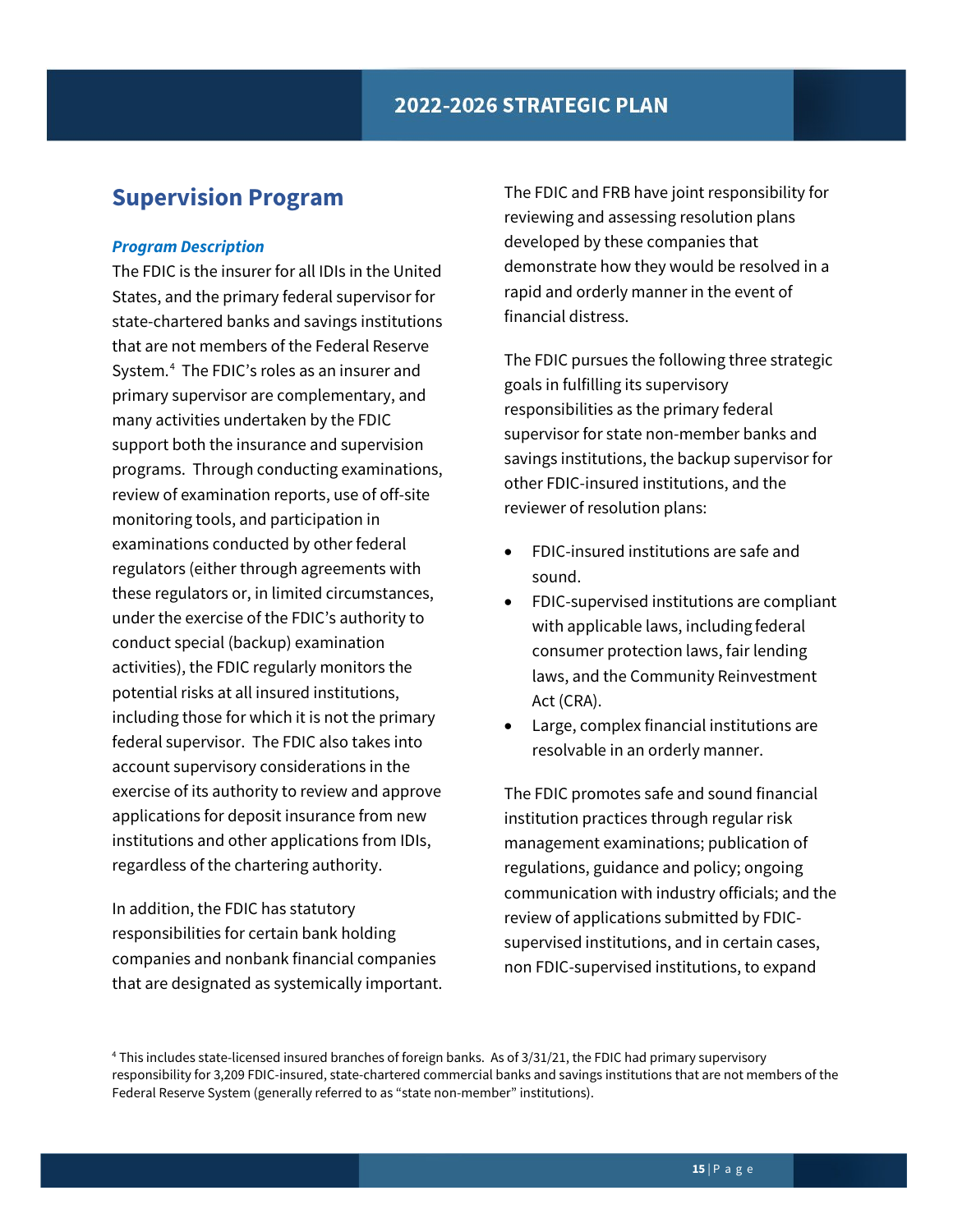their activities or locations. The FDIC also evaluates deposit insurance applications for de novo institutions, regardless of charter type. When appropriate, the FDIC has a range of informal and formal options available to require management to resolve safety-andsoundness problems identified at troubled institutions. The FDIC also has staff dedicated to administering off-site monitoring programs and to enhancing the agency's ability to timely identify emerging safety-and-soundness issues.

The FDIC promotes compliance by FDICsupervised institutions with federal consumer protection laws, fair lending statutes, and community reinvestment laws through a variety of activities, including ongoing communication with industry officials, regular compliance and Community Reinvestment Act (CRA) examinations, dissemination of information to consumers about their rights and required disclosures, and investigation and resolution of consumer complaints regarding FDIC-supervised institutions. The FDIC also has a range of informal and formal enforcement options available to resolve compliance problems identified at these institutions and their institution-affiliated parties.

The FDIC's assessment of the resolution plans submitted by bank holding companies, other covered companies, and IDIs helps develop

and improve its capabilities to administer large resolutions under any of the available authorities. For example, the actions firms take to address the shortcomings identified by the FDIC and the Federal Reserve Board in their resolution plans are intended to address potential impediments to resolvability under the Bankruptcy Code. That work in turn informs the FDIC's strategic planning to conduct an orderly liquidation under the FDI Act or the Orderly Liquidation Authority (OLA), if necessary, to protect U.S. financial stability.

The FDIC may be called upon to resolve the failure of a large, systemically important financial company if failure under the Bankruptcy Code would threaten U.S. financial stability. In such circumstances, the authority exists to place the failed or failing financial company into an FDIC receivership process if no viable private-sector alternative is available to prevent the default of the company. The OLA is intended to ensure the rapid and orderly resolution of the failure of such a financial company in accordance with statutory mandates. The FDIC actively engages in, and will continue to refine, resolution plans and strategies and operational readiness initiatives to ensure that it is prepared, if necessary, to fulfill this responsibility.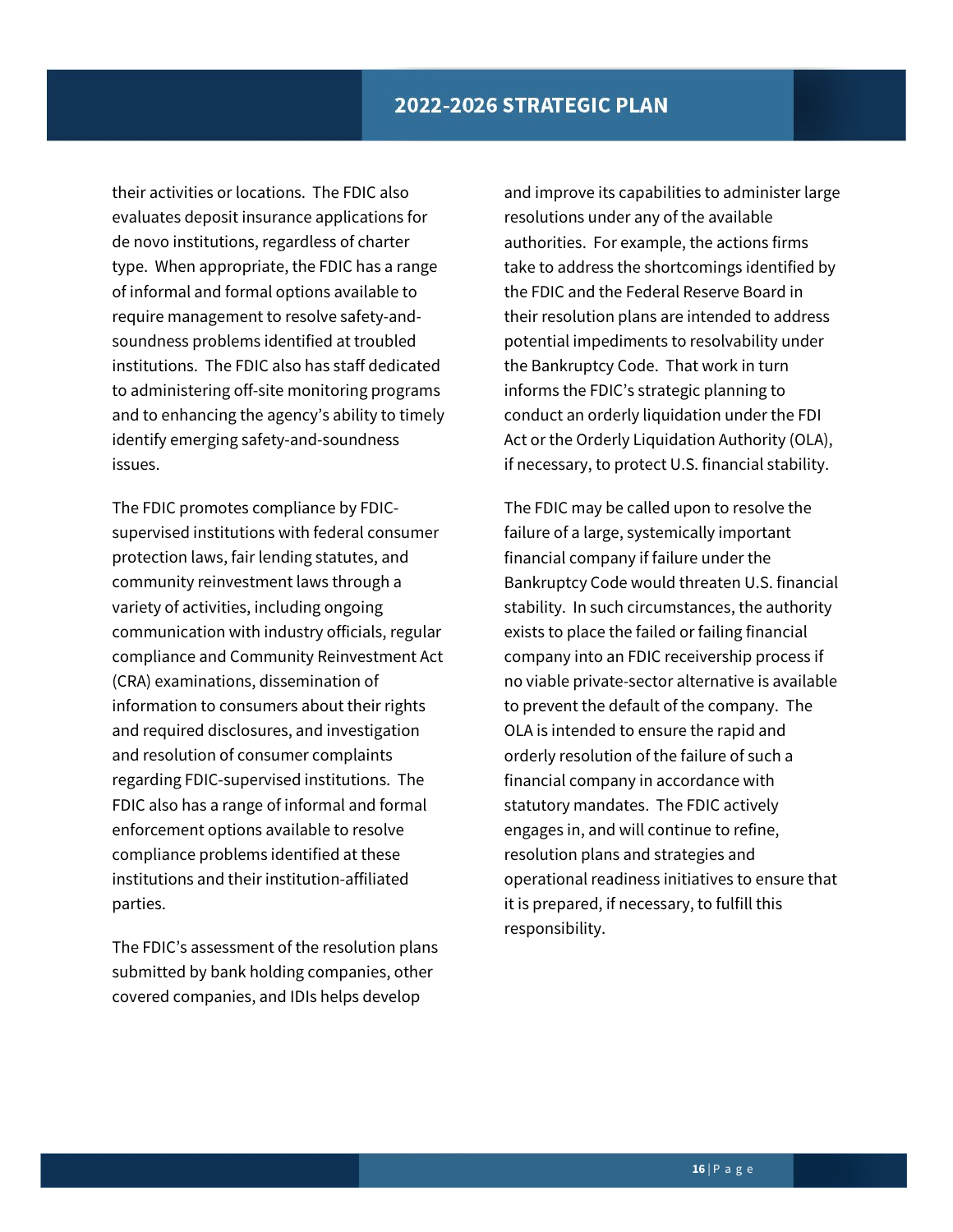## <span id="page-17-0"></span>**Supervision Program – Risk Management**

#### *Strategic Goal 2*

FDIC-insured institutions are safe and sound.

#### *Strategic Objective*

**2.1 The FDIC exercises its statutory authority, in cooperation with other primary federal regulators and state agencies, to promote safe and sound practices at FDIC-insured institutions, including appropriate risk management.**

**Means and Strategies:** As noted above, the FDIC is the primary federal supervisor for all state non-member banks and state-chartered savings institutions. For those institutions, the FDIC performs risk management (safety and soundness), trust, Bank Secrecy Act/Anti-Money Laundering, and Information Technology (IT) examinations in cooperation with state banking regulators. Most state banking agencies participate in an examination program under which certain community bank examinations are performed on an alternating basis by the state agency and the FDIC. The FDIC supervises regional banks jointly with the applicable states under a continuous examination model.

In addition, the FDIC, OCC, and FRB conduct IT examinations of third-party technology service providers that provide a range of services to IDIs. As the threat of cyberattacks continues to be prominent, the FDIC engages with other regulators and the private sector to encourage IDIs and service providers to implement strong

preventive programs and to exercise and refine protocols for addressing cyber events when preventive programs are overcome.

Risk management examinations are conducted according to statutorily established timeframes. Regional bank examinations are conducted on a continuous basis throughout the calendar year. Both community bank and regional bank examinations assess an institution's overall financial condition, management practices and policies, compliance with applicable laws and regulations, and the adequacy of management and internal control systems to identify, measure, and control risks. Examination procedures may also detect the presence of fraud or insider abuse. In addition, the FDIC reviews the risk management capabilities of those FDIC-supervised institutions that apply for permission to engage in new or expanded business activities, including those associated with innovative technologies.

Communication and corrective action are important components of the FDIC's strategy for promoting the safety and soundness of the institutions it supervises. Risks identified during an examination are discussed with the institution's management and board of directors. If an examination reveals serious weaknesses in the operations of the institution or indicates that the institution is operating in a weakened financial condition, the FDIC may issue formal or informal enforcement actions that remain in effect until corrective actions are taken and the identified weaknesses are addressed.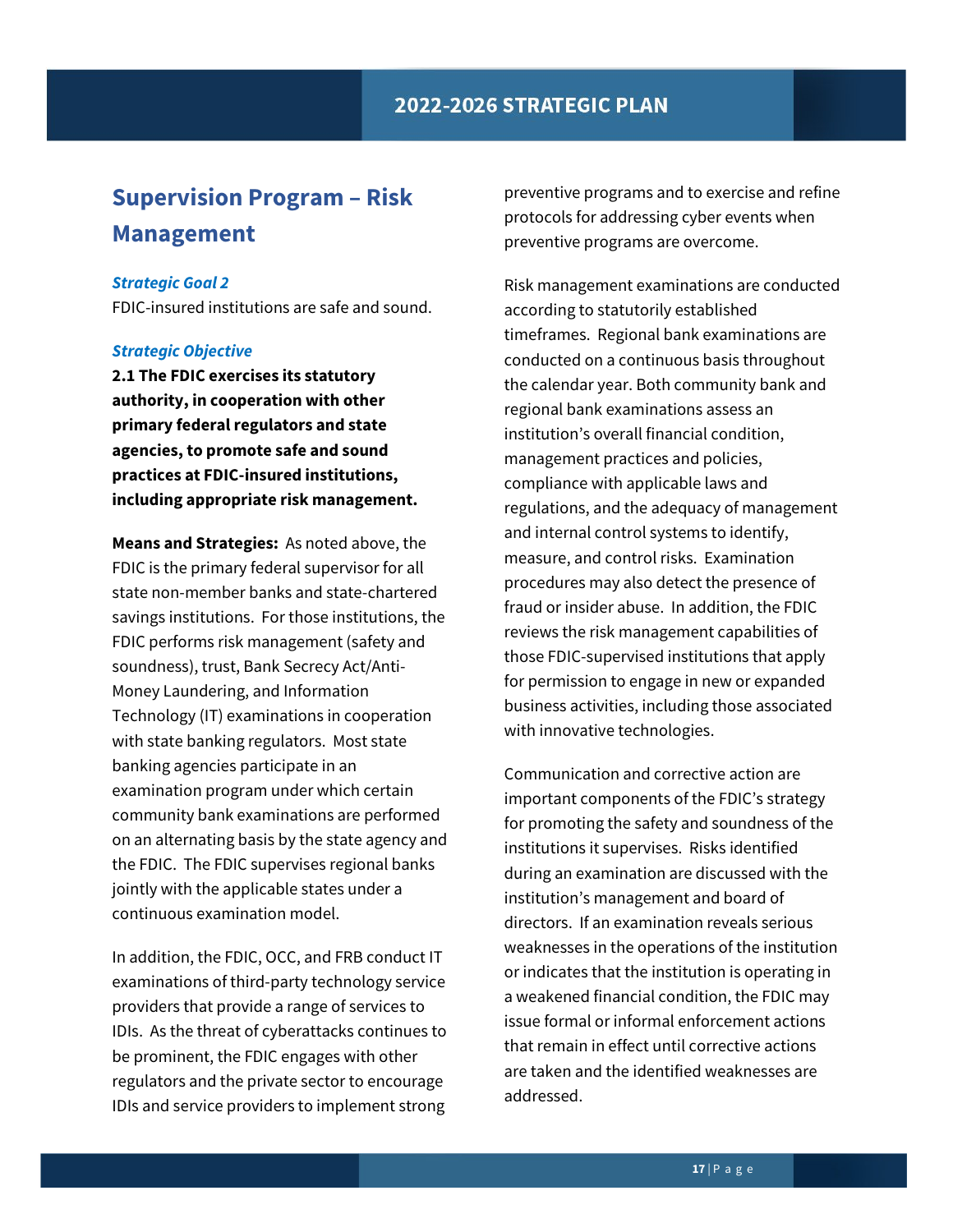In the case of severe problems, the institution may be instructed to seek additional capital, merge with another institution, or liquidate.

The FDIC monitors individual institutions it supervises between examinations, and emerging trends across institutions, by analyzing Call Report data and examination findings relative to the emerging trends. To perform this analysis, the FDIC uses a combination of traditional analytical tools, and machine learning techniques. The FDIC's statutory authority also gives it a degree of supervisory responsibility in its role as insurer for IDIs for which it is not the primary federal supervisor. The agency has staff in each of its regional offices that regularly review examination reports and other available information from the primary federal regulators for those institutions.

The FDIC also performs off-site monitoring of those institutions on an ongoing basis. In addition, certain larger, more complex institutions are subject to more frequent onsite reviews and more robust off-site and ongoing monitoring. The FDIC also has the authority to conduct special (backup) examination activities for institutions for which is not the primary federal regulator. Under this authority, the FDIC participates in examinations of certain IDIs that present heightened risk to the DIF and designated large, complex IDIs.

Ensuring the safety and soundness of FDICinsured institutions over the next four years will require an effective supervisory program

that incorporates the lessons learned from past financial crises and the recent health pandemic, identifies potential new risks that emerge, and responds quickly to such issues in an effective manner that maximizes the use of technology. The economic impact of the pandemic and potential longer-term shifts in demand for various property types, products and services create significant uncertainty for the coming period. Government stimulus programs have helped prevent asset quality deterioration, thus far, and have led to significant deposit inflows at institutions of all sizes. The low interest rate environment has negatively impacted institutions' earnings, with net interest margins falling to historic lows. These factors combine to create a challenging operating environment for institutions. The pandemic-related shift to working from home also led to an increase in cybersecurity threats and attacks across all industries. Innovation creates opportunities for managing through these changes, including in creating more resilient information technology infrastructures.

Through regular on-site examinations and interim contacts with state non-member institutions, FDIC staff will actively engage in a constructive dialogue with banks to ensure that their policies to manage financial and operational risks are effective, and, where appropriate, FDIC staff will work closely with institutions that have significant exposure to these risks and encourage them to take appropriate steps to mitigate risks.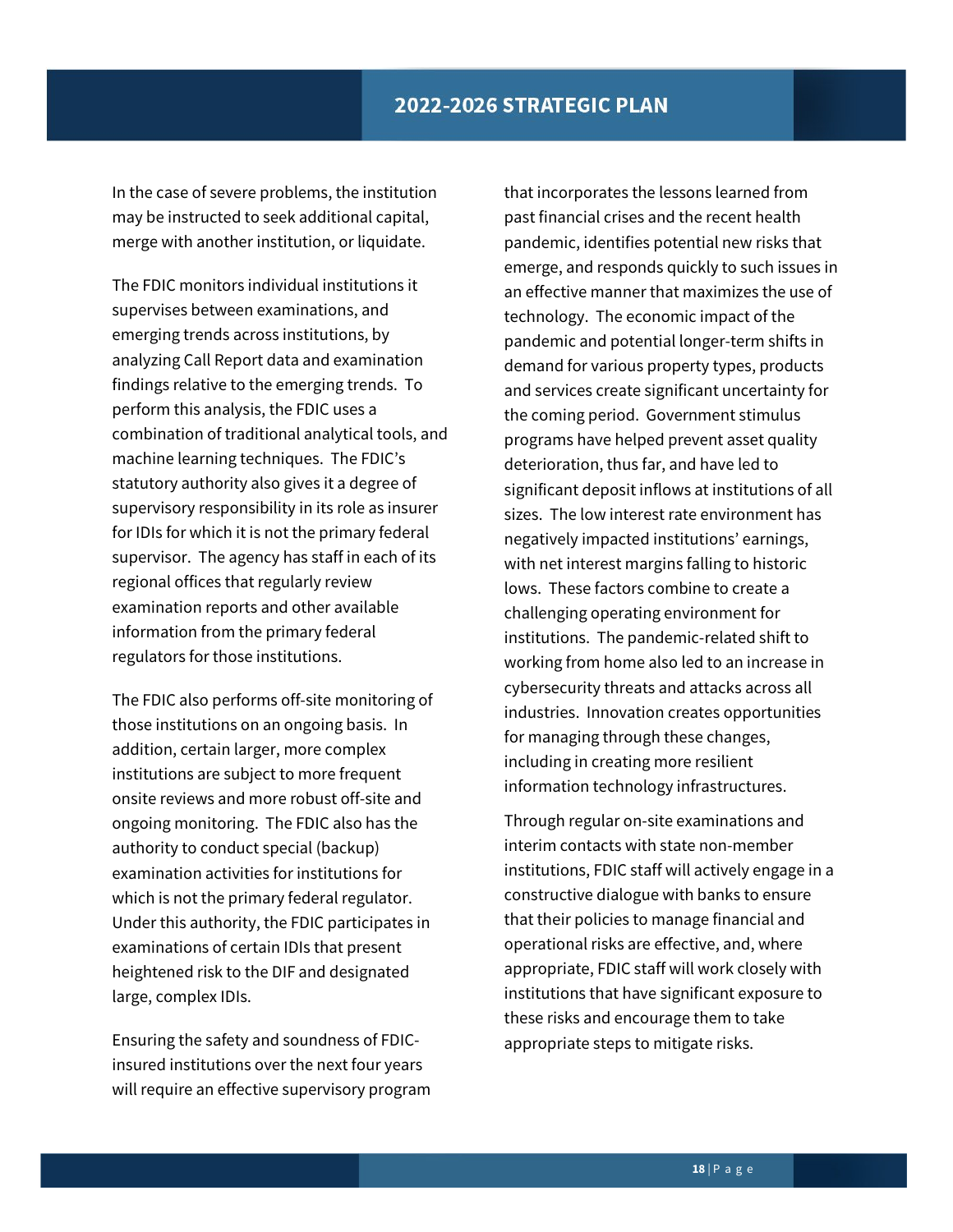The FDIC will use off-site monitoring to help identify institutions with outsized risk exposures and follow up with individual institutions to better understand their risk profiles.

Additionally, the FDIC will continue its efforts to promote offsite examination work where possible, by leveraging technologies used and lessons learned while examining through the pandemic. Cybersecurity is a risk area that will continue to receive particular attention. During this period, the FDIC will refine its IT examination program for insured institutions and major technology service providers, and increase its already robust collaboration with other regulators, law enforcement, and security agencies. In addition, in light of the risks posed to the DIF by large and complex banks and the FDIC's responsibilities for systemically important financial institutions (SIFIs), the agency will continue to enhance its supervisory monitoring program for large and complex banks.

The FDIC dedicates significant resources to the continuing identification of emerging issues. It regularly reviews supervisory information from the thousands of examinations that are conducted annually as well as information from a variety of external data sources to identify and, where appropriate, initiate supervisory responses to newly identified areas of risk. For example, the FDIC is currently monitoring trends, opportunities, and risks in innovative technologies; evaluating the impact of innovation on banking, deposit insurance, oversight,

inclusion, and consumer protection; and formulating strategy to respond to opportunities and challenges presented by technological innovation to supervised institutions.

The FDIC also dedicates significant resources to developing and implementing supervisory technology (SupTech). Examples of SupTech that will be expanded over the coming years are a machine learning tool that identifies trends across examinations and pertinent weaknesses at individual institutions, an offsite monitoring tool that analyzes Call Report data to identify institutions vulnerable to financial deterioration, and analytical tools derived from a rapid prototyping competition that will allow analysis of more granular bank data on a more regular basis between examinations, supporting earlier identification of any problems at the institutions, across the financial sector, or in particular economic areas.

The FDIC promotes safety and soundness through the development of or modification to regulatory policy. Identification of new or emerging risks may lead to a variety of policy responses depending on the nature and severity of the risk. The FDIC devotes significant resources to both domestic and international policy development and works collaboratively with other regulatory bodies in an effort to bolster the financial resilience of the banking system.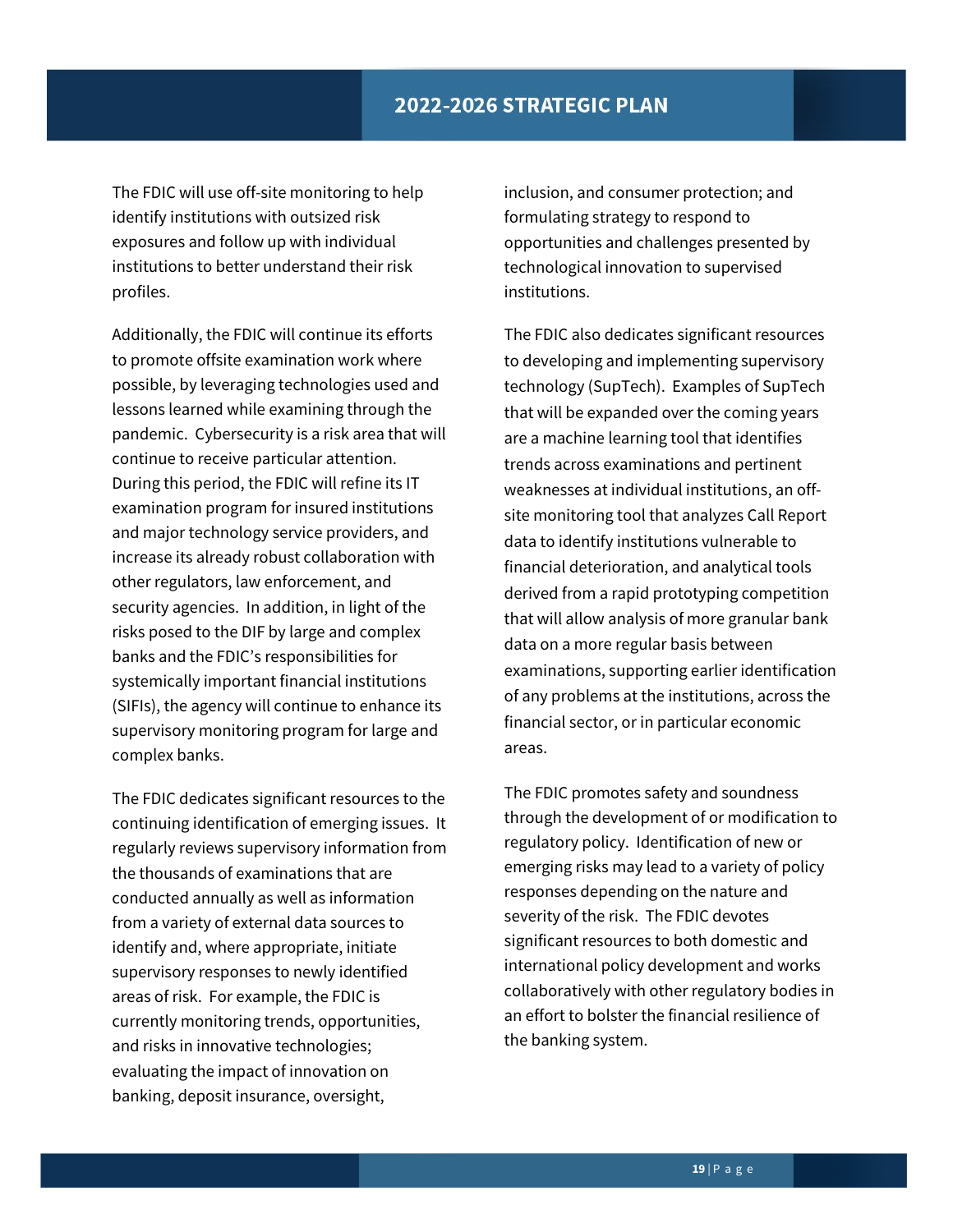While banks generally performed well through the global health crisis, the period of disruption offers an opportunity to evaluate policy effectiveness while also addressing any identified weaknesses.

The FDIC actively works to fulfill five statutory goals to support the preservation of minority depository institutions (MDIs). In addition to its outreach, technical assistance, and training and education programs, the FDIC facilitates engagement with MDIs and other missiondriven institutions; highlights the role they play in community development; promotes public and private partnerships to provide tools and resources to support these institutions; and explores ways to remove barriers to adoption of innovative technologies by these banks.

The FDIC has established and consults regularly with the Advisory Committee on Community Banking (CBAC), which advises the FDIC on the impact of FDIC supervisory policies and practices on community banks. Members of the Advisory Committee have a wide range of knowledge and experience related to community banks. The FDIC also engages regularly with the MDI Subcommittee of the CBAC.

**External Factors:** Several factors outside of the FDIC's control could affect the successful achievement of this strategic objective. In accordance with statutorily established time frames, most risk management examinations of well-capitalized and well-managed state non-member institutions are point-in-time

examinations that occur at 18-month intervals. Between examinations, institutions may enter new lines of business, extend their lending programs into riskier areas, or implement new technologies without the knowledge of the FDIC or state regulatory agencies. Major changes in economic conditions could also affect institutions between examinations. The FDIC will continue to improve off-site tools to analyze potential risks that may develop between examinations at individual institutions or across the financial sector.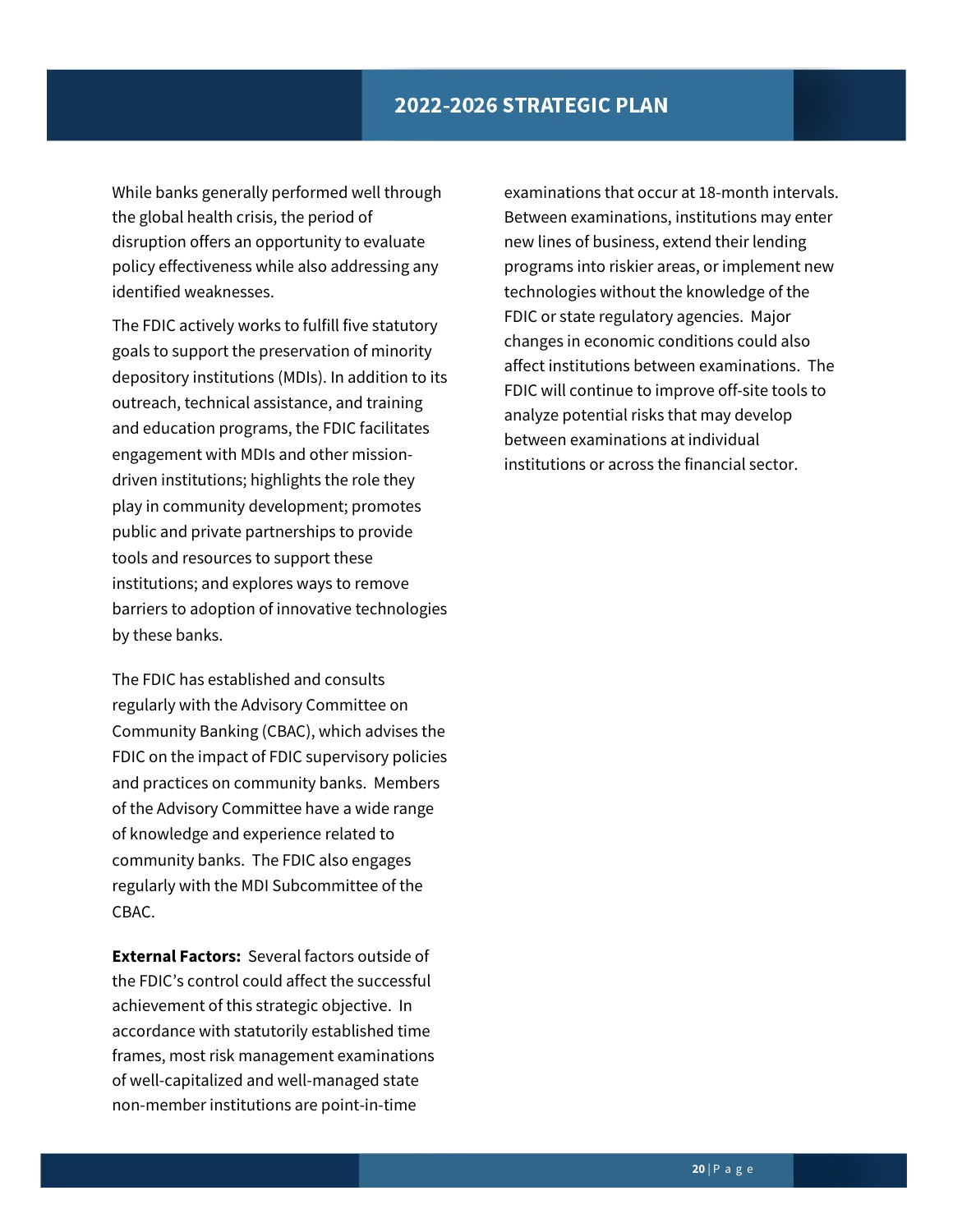# <span id="page-21-0"></span>**Supervision Program – Consumer Protection and Economic Inclusion**

#### *Strategic Goal 3*

FDIC-supervised institutions are compliant with federal consumer protection laws, including fair lending laws, and the Community Reinvestment Act (CRA).

#### *Strategic Objectives*

**3.1 The FDIC supervises institutions for compliance with applicable federal consumer protection laws, including fair lending laws; the law against unfair and deceptive practices; and the CRA.**

**3.2 The FDIC provides clear and accessible information to consumers about their rights under federal consumer protection and fair lending laws and regulations, including applicable disclosures.**

**3.3 The FDIC encourages IDIs to offer affordable checking and savings accounts and loan products that meet the needs of consumers.**

The means and strategies used to achieve these strategic objectives and the external factors that could impact their achievement are described below.

**3.1 The FDIC supervises institutions for compliance with applicable federal consumer protection laws, including fair lending laws; the law against unfair and deceptive practices; and the CRA.**

**Means and Strategies:** The FDIC pursues this strategic objective primarily through compliance and CRA examinations of all FDICsupervised institutions. CRA examinations are subject to statutory timelines, while compliance examinations are conducted according to timeframes established by FDIC policy. These examinations evaluate institutions' compliance with consumer protection laws, unfair and deceptive acts or practices, CRA, and fair lending laws and regulations.

If an examination reveals violations, the FDIC may implement either formal or informal enforcement actions to correct the identified violations. In unusual cases, non-compliance with consumer laws may subject the institution to significant legal risk, and could result in administrative enforcement actions or private litigation. In addition, when the FDIC has reason to believe that a "pattern or practice" of violations of fair lending laws has occurred at an institution, the FDIC is required by statute to refer the matter to the Department of Justice. An institution's failure to comply with consumer protection, CRA, or fair lending laws and regulations might also affect the application of an FDIC-supervised institution seeking to engage in new or expanded business activities.

The FDIC sponsors or participates in numerous outreach and technical assistance activities designed to facilitate better understanding of and compliance with CRA, consumer protection, and fair lending laws and regulations by FDIC-supervised institutions.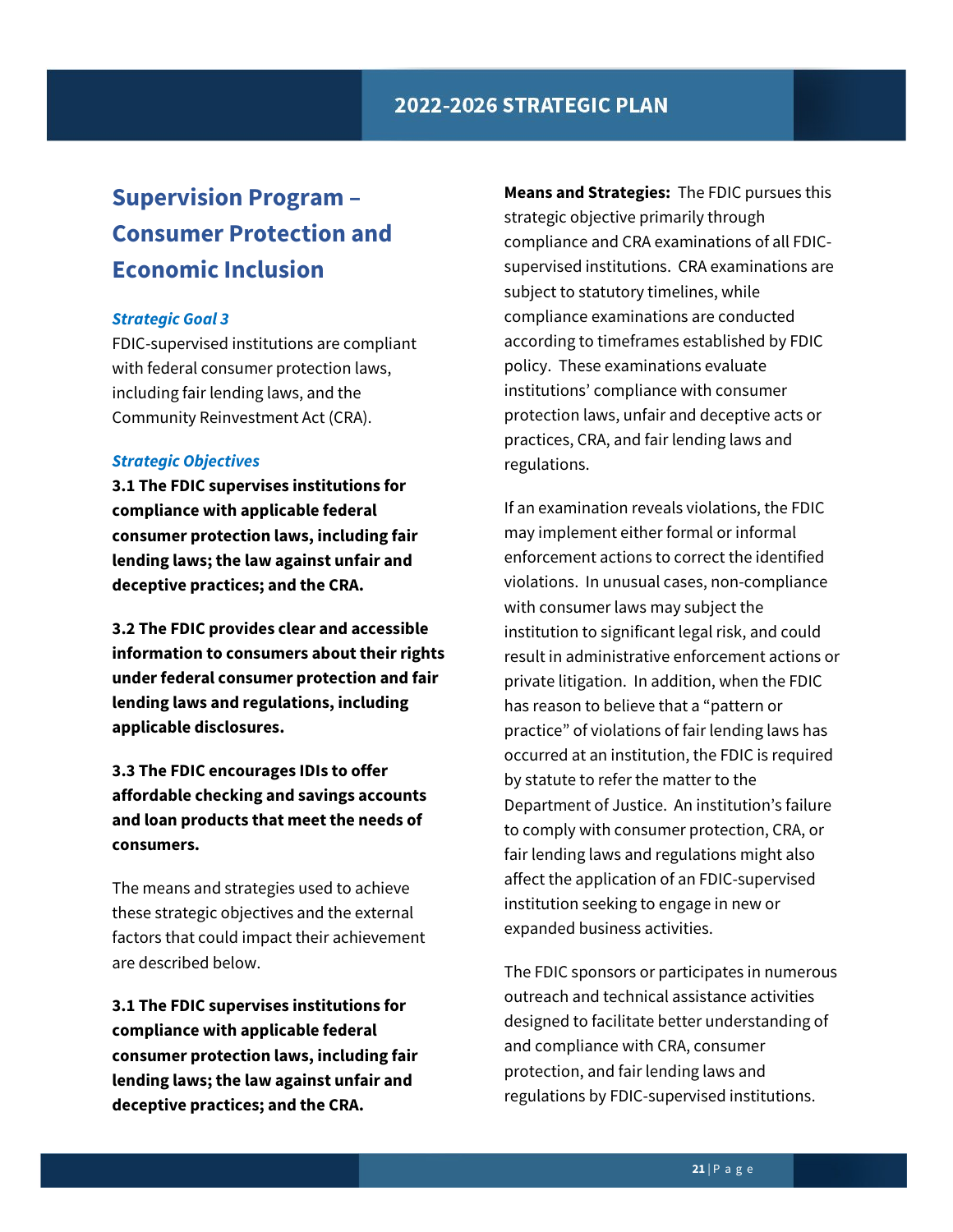In addition, it actively participates in interagency policy development efforts and issues policy guidance. The FDIC focuses its examinations and other supervisory activities on those industry products, services, and practices that have the highest potential risk for violations of law that may result in potential harm to consumers.

**External Factors:** Most compliance and CRA examinations are point-in-time examinations that occur at scheduled intervals in accordance with FDIC policy. Between examinations, institutions may implement new products, services, or practices that hold significant potential risk for consumer harm without the knowledge of the FDIC. In addition, major changes in economic conditions could also affect institutions between examinations. During economic downturns, institutions sometimes elect to reduce costs by decreasing their internal resources dedicated to compliance.

**3.2 The FDIC provides clear and accessible information to consumers about their rights under applicable federal consumer protection and fair lending laws and regulations, including applicable disclosures.**

**Means and Strategies:** The FDIC provides information about consumer protection and fair lending laws and regulations to help consumers understand their rights. This information is disseminated through brochures and other venues including social media, and the FDIC's website

(https://www.fdic.gov). The FDIC Consumer News is a monthly online newsletter for consumers, providing practical guidance on becoming a smarter, safer user of financial services. In addition, the FDIC frequently conducts or participates in educational seminars and conferences on consumer protection and fair lending issues to help both consumers and insured institutions better understand consumer protection, CRA, and fair lending laws and regulations.

The FDIC maintains a National Center for Consumer and Depositor Assistance for investigating and responding to consumer complaints about FDIC-supervised institutions and deposit insurance inquiries under established target timeframes. FDIC also promotes greater financial education and wellbeing, primarily through its award-winning *Money Smart* curriculum. The FDIC will continue to keep the Money Smart content relevant and research-based, while expanding collaborative relationships that result in its use.

**External Factors:** Although the FDIC makes information available to a broad array of consumers, individual consumers may not always use it. In addition, increasing complexity and aggressive and targeted marketing increase the challenges consumers face in evaluating alternatives in the marketplace.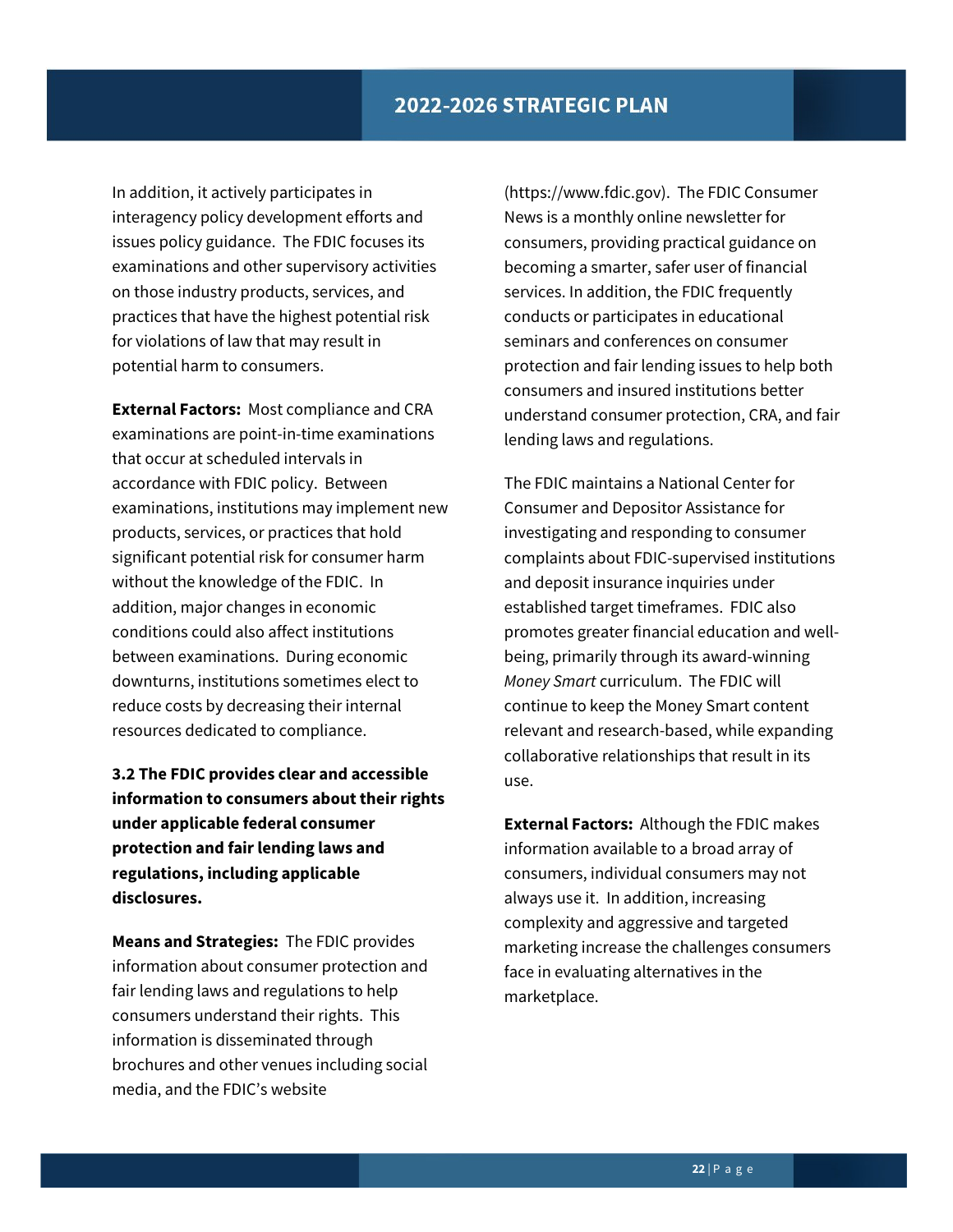**3.3 The FDIC encourages IDIs to offer affordable checking and savings accounts and loan products that meet the needs of consumers**.

**Means and Strategies:** The FDIC has played a leadership role in recent years in promoting broader economic inclusion of underserved households within the nation's banking system through the availability of safe and affordable transaction and saving accounts, as well as the opportunity to build credit profiles and borrow money to meet their needs. Most recently, FDIC Launched #GetBanked, a public awareness campaign encouraging consumers to open an account, harnessing the opportunity for millions of unbanked Americans to receive COVID-19 relief government payments safely and securely. Also, the FDIC's *Money Smart* financial education curriculum is a key tool for pursuing this objective by helping target populations gain practical knowledge, skills-building opportunities, and resources they can use to manage their finances with confidence. The FDIC also sponsors or conducts research and demonstration projects, develops policy proposals, facilitates partnerships, and participates in targeted outreach and technical assistance activities with both the institutions it supervises and various community-based organizations to further this objective.

The FDIC established and supports the Advisory Committee on Economic Inclusion to inform and support its economic inclusion strategies and to promote sound supervisory and public policies to help ensure that

underserved households have access to mainstream financial products and services that are affordable, easy to understand, and not subject to unfair or unforeseen fees. In addition, on a biennial basis, the FDIC conducts jointly with the U.S. Census Bureau the only comprehensive, nationwide research survey called "How America Banks" regarding the number of banked and unbanked households in the U.S. The FDIC also engages banks; other federal, state and local government agencies; and non-profit organizations serving a broad spectrum of consumers and small businesses in building locally based coalitions to participate in financial education and information sharing. These coalitions promote local economic inclusion opportunities in communities where financial health and well-being has lagged the rest of the country. In each state and territory in the US, at least one FDIC Community Affairs specialist has responsibilities to promote economic inclusion. Some markets also have an Alliance for Economic Inclusion.

The FDIC will continue to pursue multi-year initiatives to support broader economic inclusion such as promoting account opening, strategies to improve financial well-being, build savings and improve credit records, and evaluate new technologies that can be responsibly used to expand banking services to underserved populations. The FDIC also will continue to work with federal and local partners to facilitate community development through affordable housing, small business development, and related initiatives.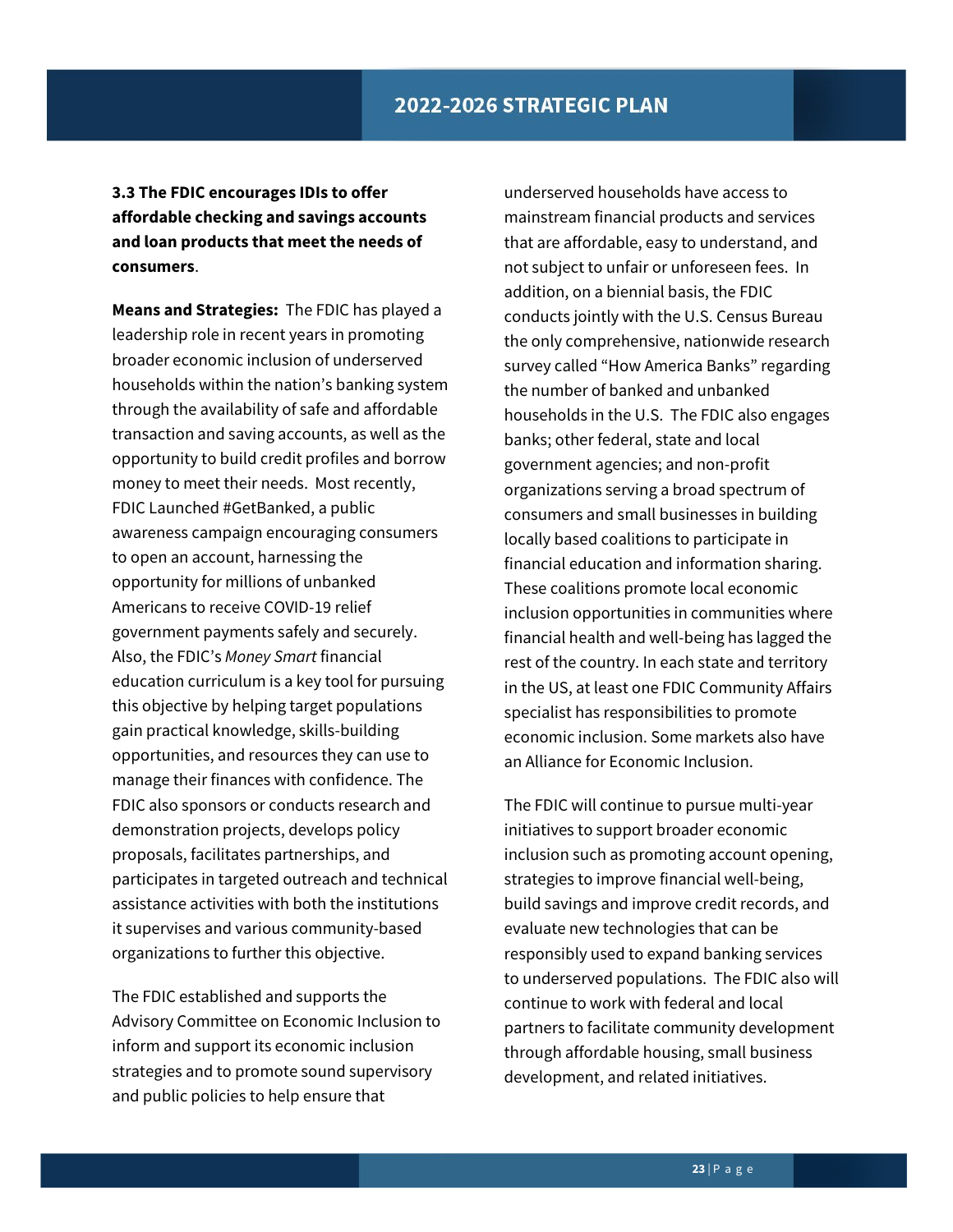**External Factors:** The access to credit of underserved households from mainstream financial institutions could be disproportionately affected during economic downturns or periods of economic stress. Changing technological and market conditions could also positively or negatively affect opportunities to expand economic inclusion in the nation's banking system.

## <span id="page-24-0"></span>**Supervision Program – Resolution Planning**

#### *Strategic Goal 4*

Large, complex financial institutions are resolvable in an orderly manner.

#### *Strategic Objective*

**4.1 Large, complex financial institutions are resolvable under the bankruptcy code or, for covered IDIs, the Federal Deposit Insurance (FDI) Act, as applicable.**

**4.2 In the event of the failure of a large, complex financial institution, the FDIC carries out the resolution in an orderly manner in accordance with statutory mandates.**

The means and strategies used to achieve these strategic objectives and the external factors that could impact their achievement are described below.

**4.1 Large, complex financial institutions are resolvable under the bankruptcy code or, for covered IDIs, the Federal Deposit Insurance (FDI) Act, as applicable.**

**Means and Strategies:** Certain large financial companies are required to prepare and submit annually to the FDIC and FRB resolution plans, or "living wills," demonstrating that they could be resolved in a rapid and orderly manner under the Bankruptcy Code (or other applicable insolvency regime) in the event of material financial distress or failure. Among other things, the resolution plans must identify each firm's critical operations, core business lines, and the key obstacles to a rapid and orderly resolution. The FDIC and FRB share responsibility for reviewing the plans, assessing informational completeness and resolvability under the Bankruptcy Code, identifying and requiring firms to address any shortcomings, and providing firms with guidance on the submission of future plans. The FDIC has a complementary rule that requires certain IDIs to periodically submit resolution plans that would enable the FDIC, as receiver, to resolve their failure in an orderly, least-costly manner.

The FDIC's review of resolution plans is intended to improve the resolvability of bank holding companies (and other designated financial companies) through the bankruptcy process and their subsidiary IDIs through the FDIC's traditional resolution processes as deposit insurer. These reviews enhance the FDIC's ability to prepare for possible large resolutions and its understanding of how the FDIC's resolution authorities could be best used. The FDIC has established on- and off-site monitoring and risk assessment programs that support the FDIC's review of the resolution plans submitted by these companies.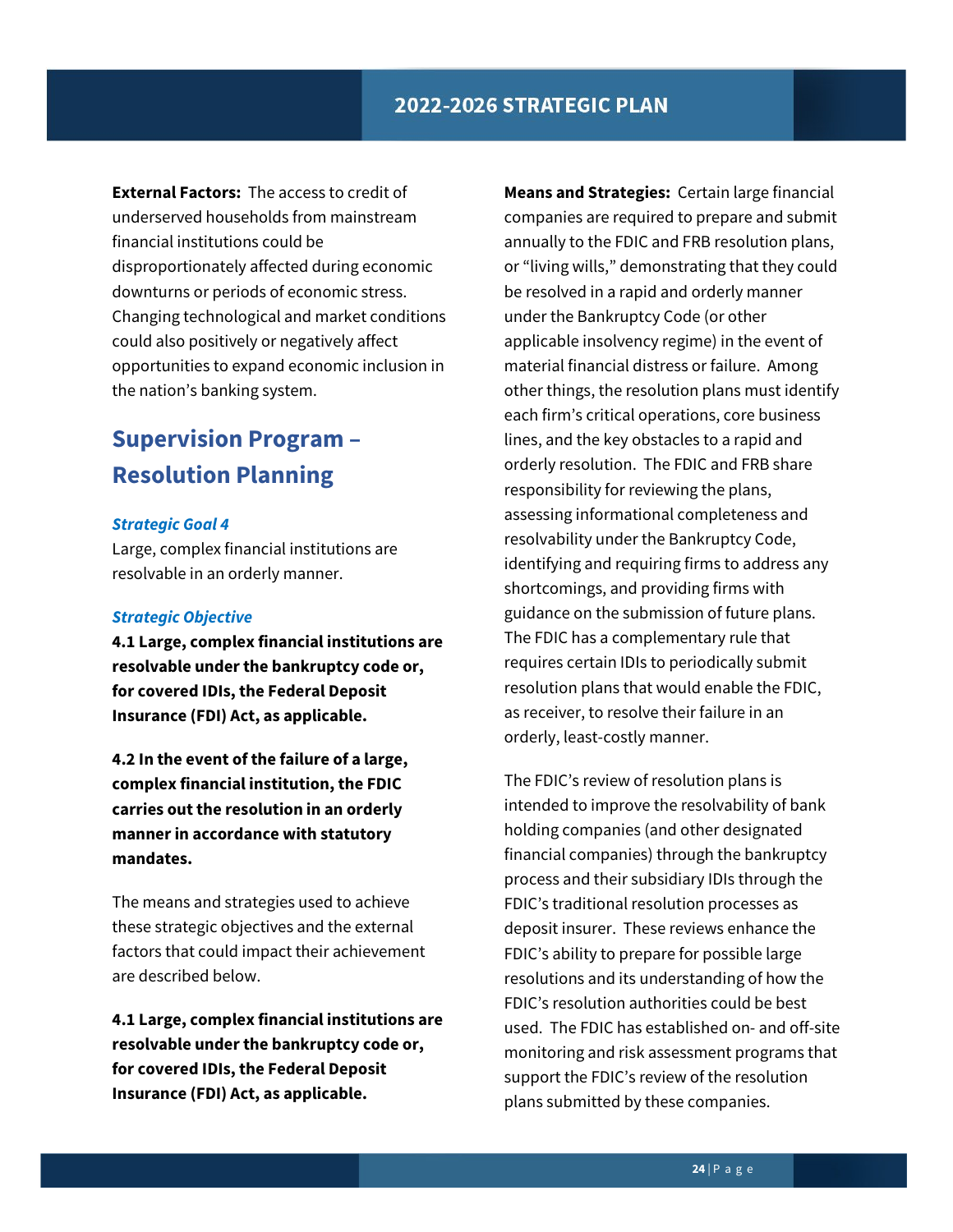In addition, the FDIC employs multidisciplinary teams that include both supervisory and receivership management expertise in the review of these plans. The FDIC also collaborates closely with the primary federal supervisors for the affected IDIs in the review of these plans.

**External Factors:** The rapid and orderly resolution of a large, complex financial institution under either bankruptcy or Orderly Liquidation Authority may be complicated by legal and operational concerns that stem from the cross-border operations of many large, complex financial institutions. The FDIC actively works with foreign authorities to address these issues.

In addition, the sheer size and complexity of these firms pose legal and operational challenges to their resolution. Preplanning and structural and operational reforms by these companies are essential to achieving a rapid and orderly resolution under any legal framework.

**4.2 In the event of the failure of a large, complex financial institution, the FDIC carries out the resolution in an orderly manner in accordance with statutory mandates.**

**Means and Strategies:** Large, complex financial institutions in the United States historically have been organized under a holding company structure, with a top-tier parent and operating subsidiaries that comprise hundreds, or even thousands, of interconnected entities that share funding and

support services and span legal and regulatory jurisdictions across international borders. Functions and core business lines often are not aligned with individual legal entity structures, and critical operations cross legal entities and jurisdictions, with funding dispersed among affiliates as needs arise. These integrated legal structures present obstacles to the orderly resolution of one part of the company without triggering a costly collapse of the entire company and potentially transmitting adverse effects throughout the financial system.

To improve the ability of firms to be resolved in bankruptcy, the FDIC and FRB have worked closely with firms, and provided detailed feedback regarding key issues and obstacles to orderly resolution in bankruptcy. In response, firms have made significant changes to their operations and legal structure. The agencies also have fostered significant public transparency surrounding the resolution planning process to improve the public's understanding of the progress that has been made. In addition to taking steps to improve resolvability under bankruptcy (the statutorily preferred option), the FDIC has been preparing contingency plans for firms to be resolved under the OLA, should that be necessary to protect U.S. financial stability.

To ensure the FDIC's operational readiness to conduct the resolution of a large, complex financial institution, the FDIC continues to update and refine its firm-specific contingency plans. In addition, the FDIC is developing operational procedures for administration of a receivership, if necessary.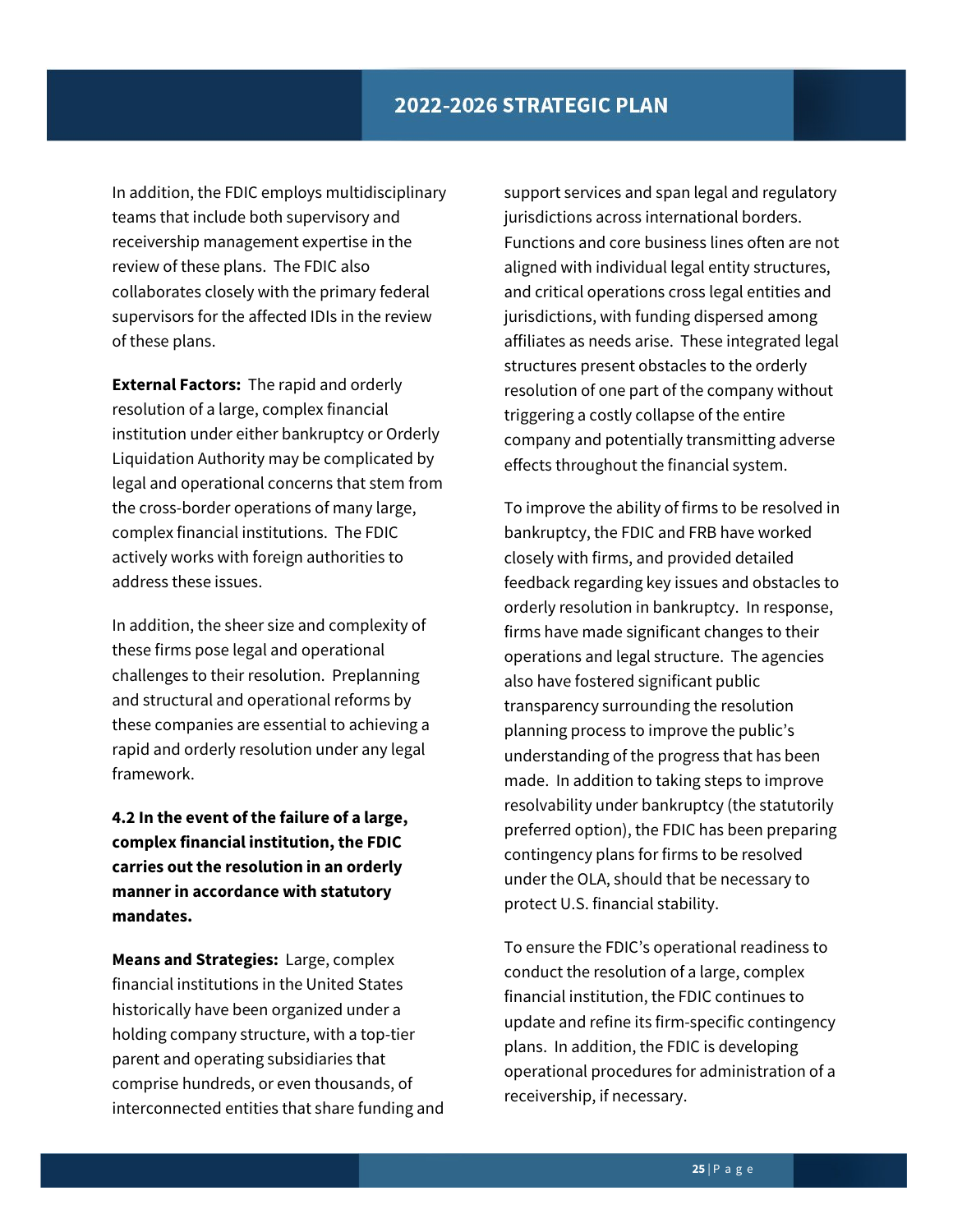The FDIC conducts simulations and tabletop exercises and undertakes joint contingency planning with other U.S. and foreign regulatory authorities to enhance communications and operational readiness, and it is exploring other opportunities to collaborate with U.S. and foreign authorities to ensure effective coordination and cooperation in a resolution.

In addition, the FDIC, together with other U.S. financial regulatory agencies, continues to develop its relationships with key regulatory authorities in other countries to facilitate closer coordination and cooperation in the event of the failure of a global SIFI. The FDIC also analyzes emerging issues and is enhancing its understanding of the legal and policy structures in other countries that might affect a rapid and orderly resolution.

The FDIC established the Systemic Resolution Advisory Committee to advise on the potential effects the failure of a large, complex financial

institution would have on financial stability and economic conditions. Members of the Advisory Committee bring a wide range of knowledge and experience to resolutionrelated issues, including expertise in managing complex firms, administering bankruptcies, working within different legal jurisdictions, and understanding the application of accounting rules and practices.

**External Factors:** The specific facts surrounding the failure of a large, complex financial institution may affect the FDIC's ability to execute a resolution as planned, especially considering the complex and

interconnected nature and global reach of these firms. As part of its contingency planning efforts, the FDIC will seek to mitigate this risk by collecting and maintaining comprehensive, up-to-date information on these institutions that will support a rapid and orderly resolution, if that becomes necessary.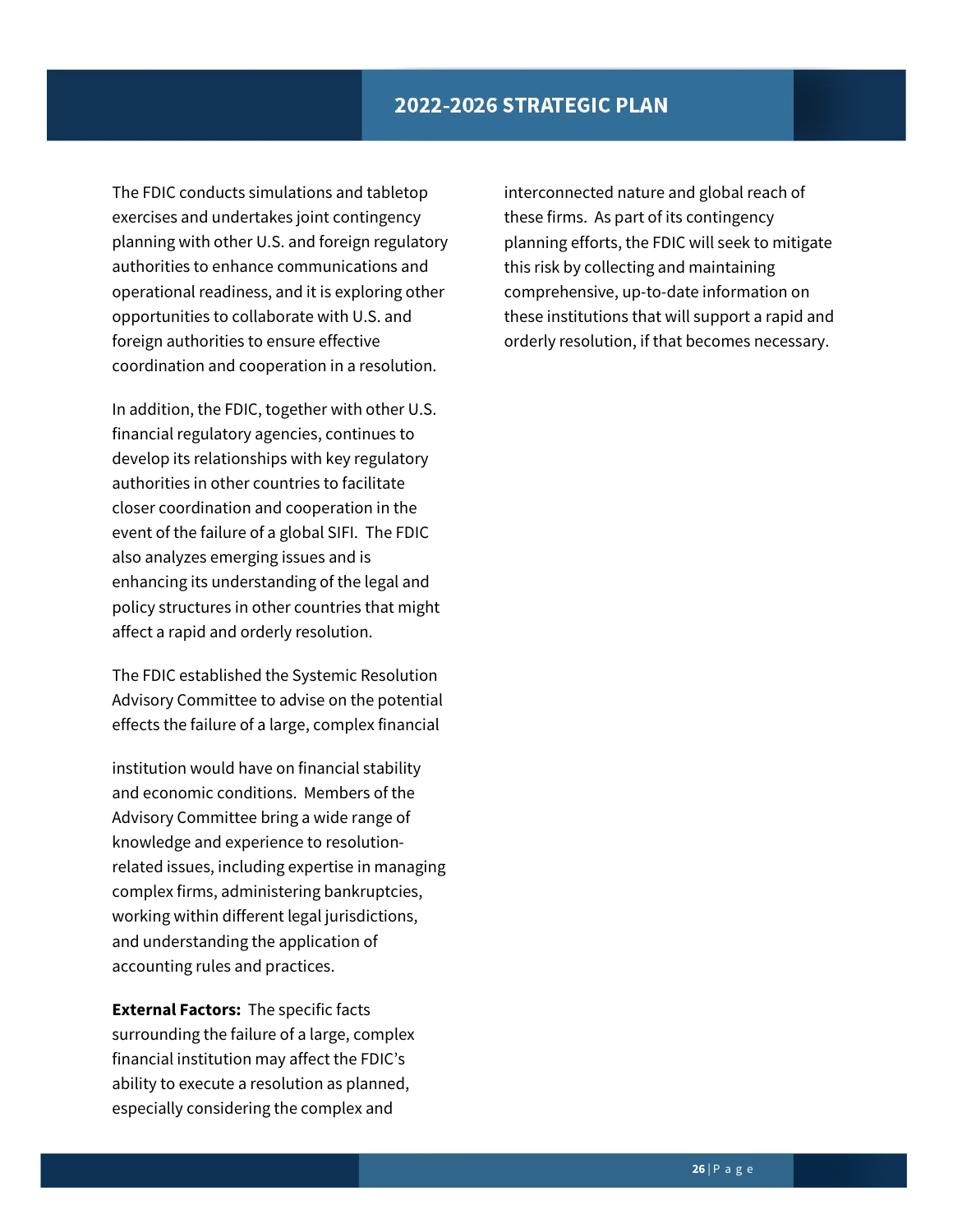## <span id="page-27-0"></span>**Receivership Management Program**

#### *Program Description*

When an IDI fails, the FDIC is ordinarily appointed receiver. In that capacity, it assumes responsibility for efficiently recovering the maximum amount possible from the disposition of assets and the pursuit of claims in the receivership. Funds that are collected from the sale of assets and the disposition of valid claims are distributed to the creditors of the receivership according to priorities set by law.

The FDIC seeks to terminate receiverships in an orderly and expeditious manner. Once the FDIC has completed the disposition of the receivership's assets and has resolved all obligations, claims, and other legal impediments, the receivership is terminated, and a final distribution is made to its creditors. Receivership creditors may include secured creditors, unsecured creditors (including general trade creditors), subordinate debt holders, shareholders, uninsured depositors, and the DIF (as subrogee). The FDIC, in its corporate capacity, is often the largest creditor of the receivership.

#### *Strategic Goal 5*

Resolutions are orderly and receiverships are managed effectively.

#### *Strategic Objectives*

**5.1 The FDIC manages receiverships to maximize net return and terminates them in an orderly and timely manner.**

**5.2 The FDIC investigates potential recoveries, including claims against professionals, and pursues them if deemed to be meritorious and expected to be costeffective.**

The means and strategies used to achieve these strategic objectives and the external factors that could impact their achievement are described below.

### **5.1 The FDIC manages receiverships to maximize net return and terminates them in an orderly and timely manner.**

**Means and Strategies:** Under the FDIC Act, the FDIC, in its receivership capacity, manages the assets of failed IDI receiverships to preserve their value and to dispose of them as quickly as possible, consistent with the objective of maximizing the net return on those assets. The oversight and prompt termination of receiverships preserves value for the uninsured depositors and other receivership claimants by reducing overhead and other holding costs. By quickly returning the assets of a failed institution to the private sector, the FDIC maximizes net recoveries and minimizes disruption to the local community.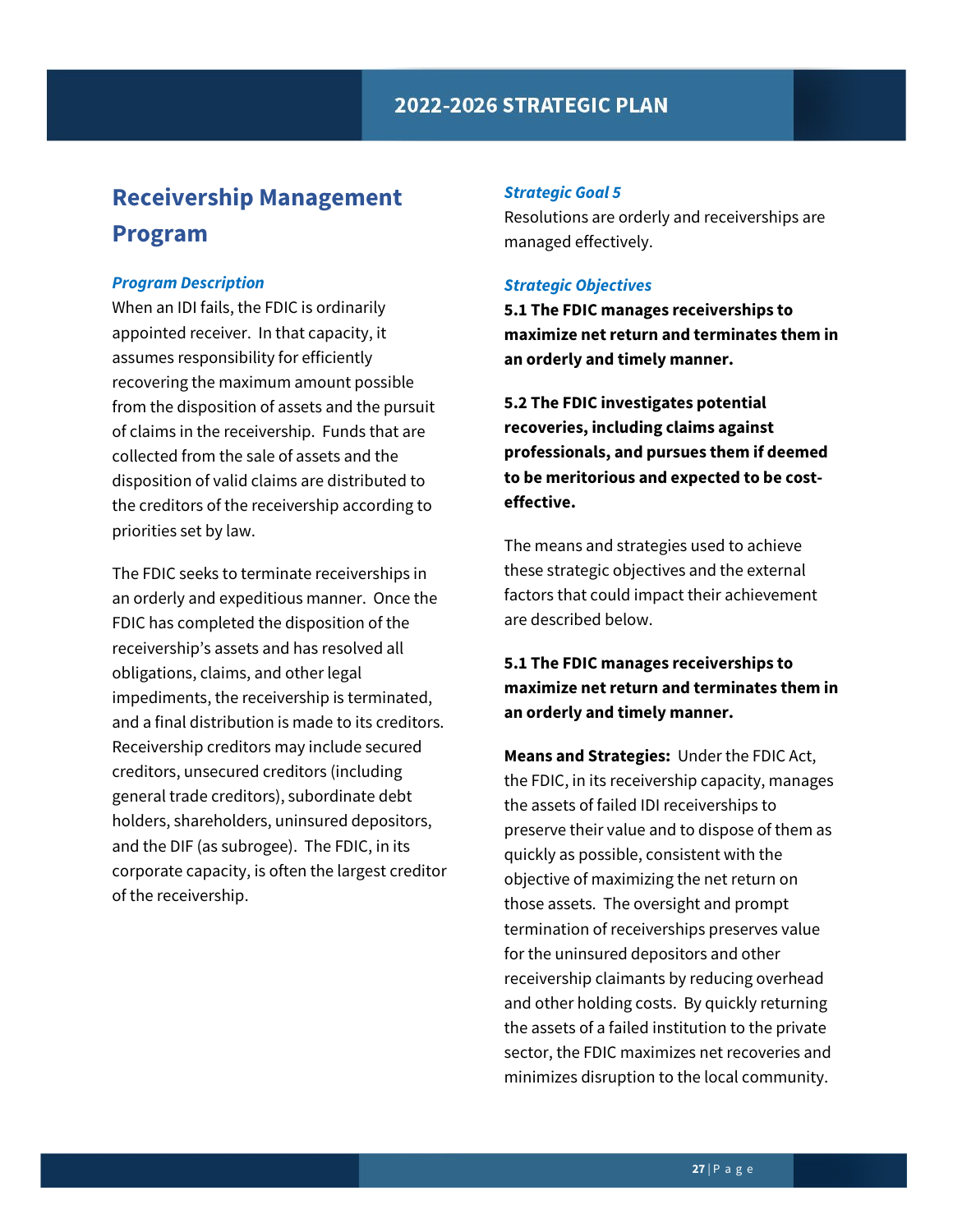In fulfilling its responsibilities to creditors of failed institutions, the FDIC, as receiver, manages and sells the receivership assets using a variety of strategies. Given adequate time to prepare for a resolution, the FDIC develops a virtual data room and an asset valuation review to solicit bidders and sell as many of the IDI's assets as possible at closing or shortly thereafter. The FDIC manages the remaining assets in a cost-effective manner to preserve value until they can be marketed and sold. Most of the remaining assets are marketed within 120 days after an IDI fails unless they are identified for an alternative disposition strategy (i.e., joint venture or securitization).

**External Factors:** A severe economic downturn could lead to more IDI failures and could affect the pace at which the FDIC markets assets and terminates receiverships. Other factors, such as extended litigation and problems resolving environmentally tainted receivership properties, might also delay the termination of a receivership.

## **5.2 The FDIC investigates potential recoveries, including claims against professionals, and pursues them if deemed to be meritorious and expected to be costeffective.**

**Means and Strategies:** When an IDI fails, the FDIC, as receiver, acquires a group of legal rights, titles, and privileges generally known as professional liability claims. The FDIC's attorneys and investigators work together to identify and pursue claims arising from the

failure of an IDI that are deemed to be meritorious and expected to be cost-effective. The team conducts a factual investigation of the events that contributed to losses at the IDI as well as legal research and analysis of the facts and potential claims. Innovative data capture and analytics techniques are used to gain efficiencies throughout the investigative process. For each potential claim, the team recommends whether the claim should be pursued based on an assessment of its merits and the likelihood of a recovery exceeding the estimated cost of pursuing the claim. The timely investigation and evaluation of potential claims enables the FDIC to identify opportunities to maximize recoveries to each receivership and to hold accountable directors, officers, and professionals who cause losses to IDIs. This process also enhances industry awareness of sound corporate governance standards.

**External Factors:** Potential claims are generally subject to statutes of limitations that establish time limits for the claim to be filed. A substantial increase in the number of failures could make it difficult to complete investigations of all potential claims and determine within the established time limit whether to pursue claims. The same situation could occur with very complex investigations or claims. Other obstacles to timely investigation and evaluation of claims include difficulty accessing critical information or witnesses. In such cases, the FDIC may seek to enter into tolling agreements with the potential defendants to extend the allowable timeframe for the claims to be filed.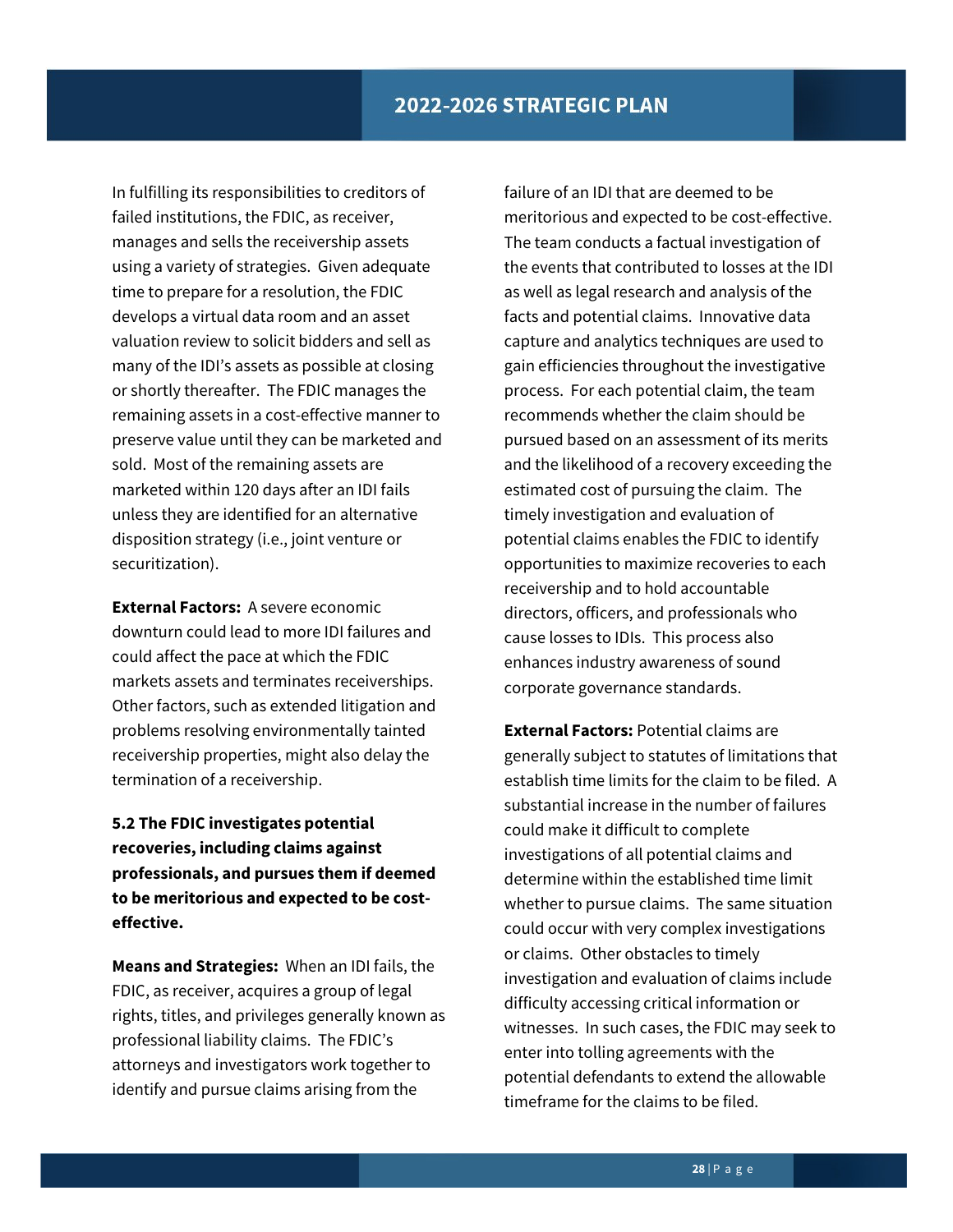# <span id="page-29-0"></span>**OFFICE OF INSPECTOR GENERAL**

#### **The Office of Inspector General**

The FDIC's Office of Inspector General (OIG) is an independent organizational unit established under the Inspector General Act of 1978, as amended, that conducts audits, evaluations, investigations, and other reviews of FDIC programs and operations. The OIG's mission is to promote the economy, efficiency, and effectiveness of FDIC programs and operations, and to prevent, deter, and detect waste, fraud, abuse, and misconduct in FDIC programs and operations.

The OIG aims to drive change and make a difference by prompting and encouraging improvements and efficiencies at the FDIC, help preserve the integrity of the agency and the banking system, and protect depositors and financial consumers. To accomplish its mission and achieve its vision, the OIG has established the following six goals:

- Conduct superior, high-quality audits, evaluations, and reviews;
- Investigate significant matters of wrongdoing and misconduct relating to FDIC employees, contractors, and institutions;
- Strengthen relations with partners and stakeholders;
- Administer resources prudently, safely, securely, and efficiently;
- Exercise leadership skills at all levels within the organization; and
- Promote teamwork within the Office.

The OIG also has developed internal objectives to accomplish these goals.

Additional information about the OIG, including a copy of the OIG's Strategic Plan, can be found at https:/[/www.fdicoig.gov.](http://www.fdicoig.gov/)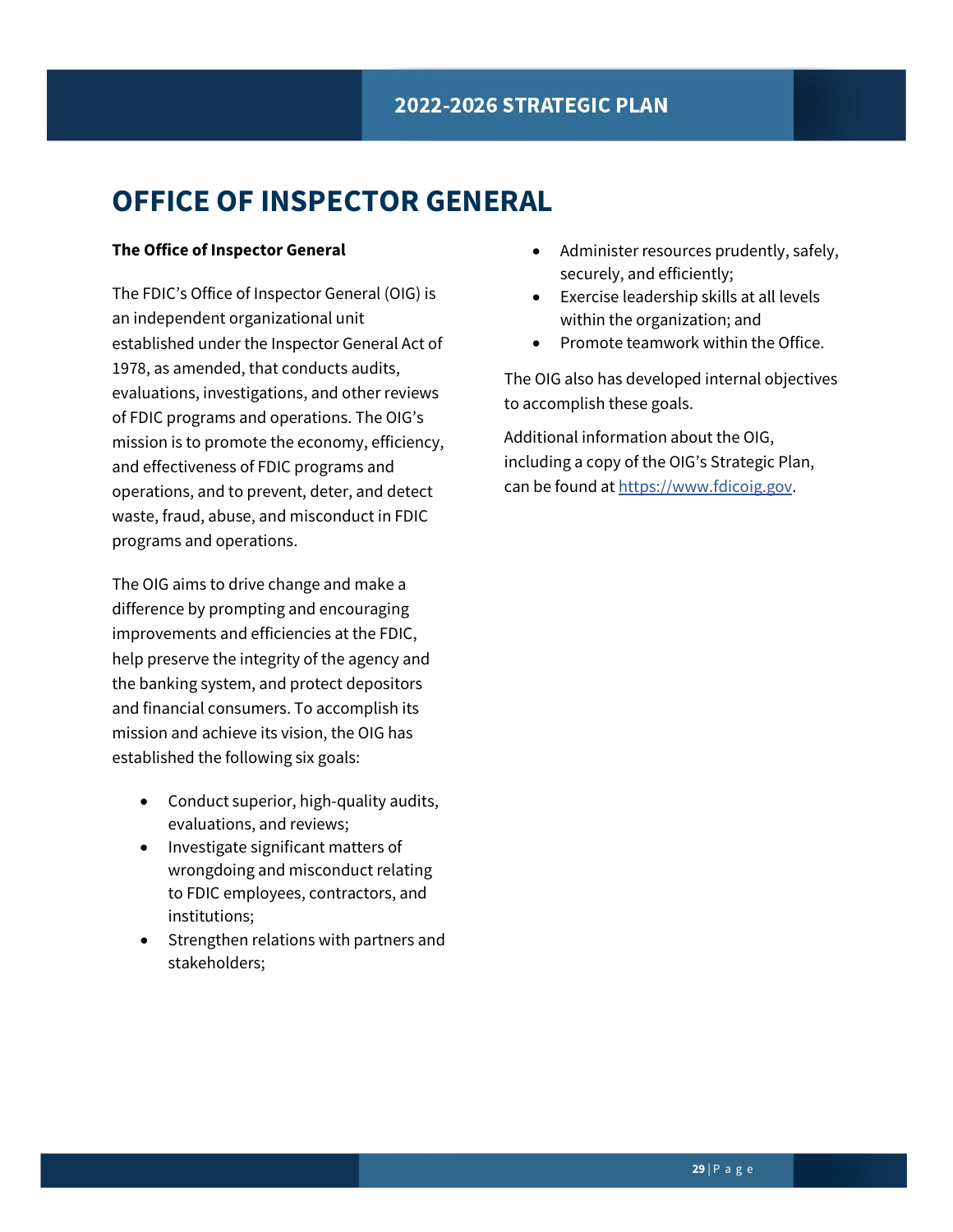# <span id="page-30-0"></span>**APPENDICES**

## <span id="page-30-1"></span>**Appendix A: The FDIC's Strategic Planning Process**

#### *Introduction*

The FDIC is subject to the requirements of the *Government Performance and Results Act (GPRA)* as modified by the *GPRA Modernization Act of 2010* and certain provisions of Title I, Federal Evidence-Building Activities of the *Foundations for Evidence-Based Policymaking Act of 2018*. In accordance with the requirements of these statutes, the FDIC reviews and updates its Strategic Plan every four years, publishes Annual Performance Plans and Performance Reports, and conducts program evaluations to assess whether the agency's programs are achieving their stated purposes.

#### *Annual Performance Plan and Report*

The FDIC Strategic Plan is implemented through annual performance plans. The annual plans identify annual performance goals, indicators, and targets for each strategic objective. The FDIC submits an Annual Report to Congress in February of each year that compares actual performance to the annual performance goals for the prior year. This report is also made available to FDIC stakeholders and the public through [https://www.fdic.gov.](https://www.fdic.gov/)

Long-term strategic goals and objectives are expressed in outcome terms, and selected outcome measures are included in the

agency's annual performance plans. However, many of the performance indicators in these annual plans are process measures (for example, completing required examinations). It is often difficult to establish a direct causal relationship between the agency's activities and the outcomes experienced by insured institutions. The FDIC continues to work with the other regulatory agencies to improve its performance measures.

#### *Corporate Planning and Performance Management Process*

The FDIC establishes performance goals annually through an integrated planning and budgeting process. In formulating these performance goals, the agency considers the external economic environment, the condition of the banking and financial services industry (including potential risks), projected workload requirements, and other corporate priorities. Agency plans also may be influenced by the results of program evaluations and management studies, prior year performance results, and other factors. Based on this information, planning guidance is established by senior management with input from program personnel.

After annual performance goals are established, a proposed annual corporate operating budget is developed, taking into account the financial, human capital, technological, and other resources required to accomplish core mission responsibilities and other annual performance goals.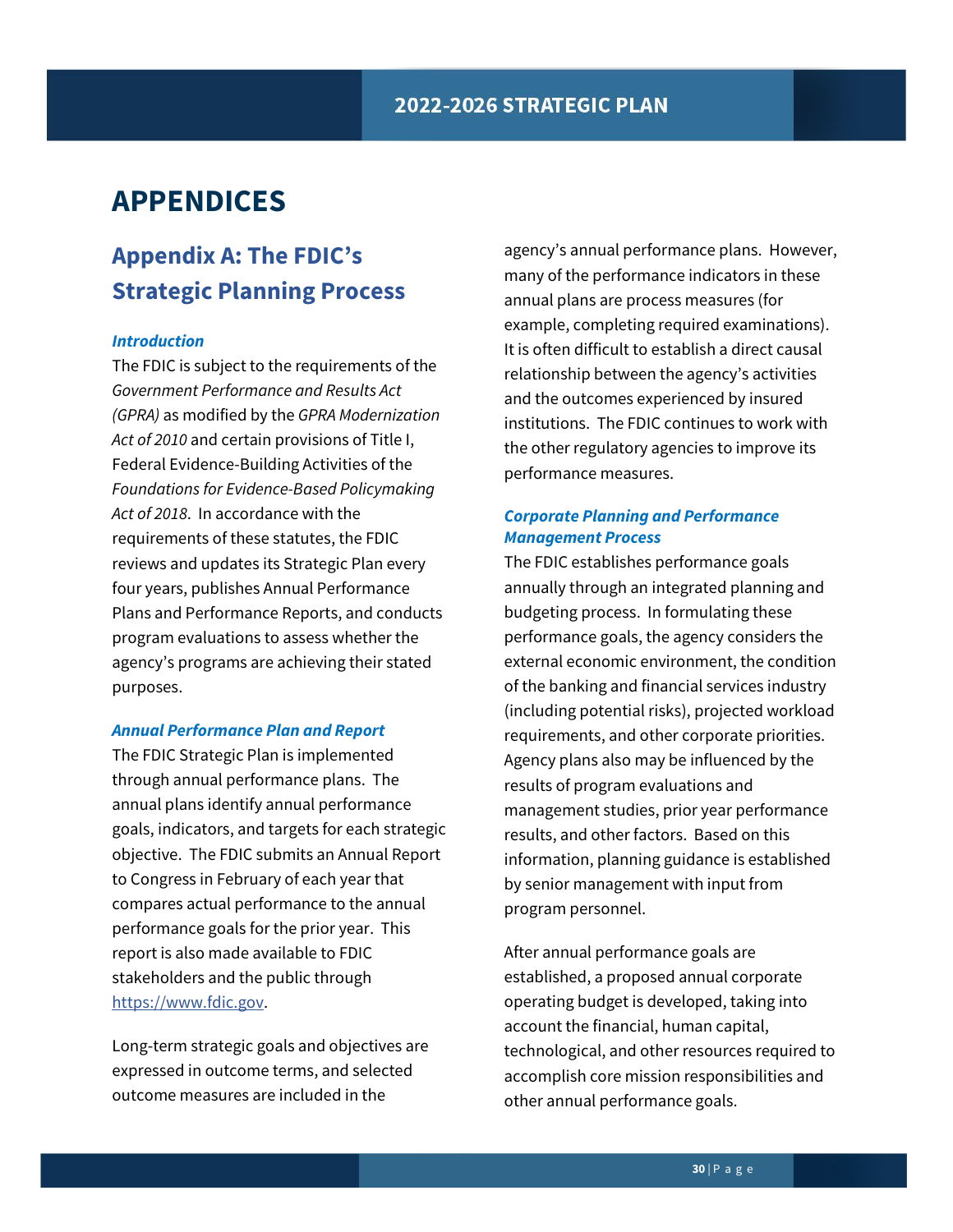## 2022-2026 STRATEGIC PLAN

The budget is typically approved by the Board of Directors in December.

Annual performance goals are communicated to employees through established supervisory channels, the internal FDIC website, and other means. Staff prepares progress reports, and senior management conducts performance reviews quarterly.

#### *Stakeholder Consultation*

The FDIC requested comment from stakeholders and the public on a draft of this strategic plan through a posting on the FDIC website for a 14-day period in August 2021. All comments and suggestions were carefully reviewed and changes made to the plan where appropriate.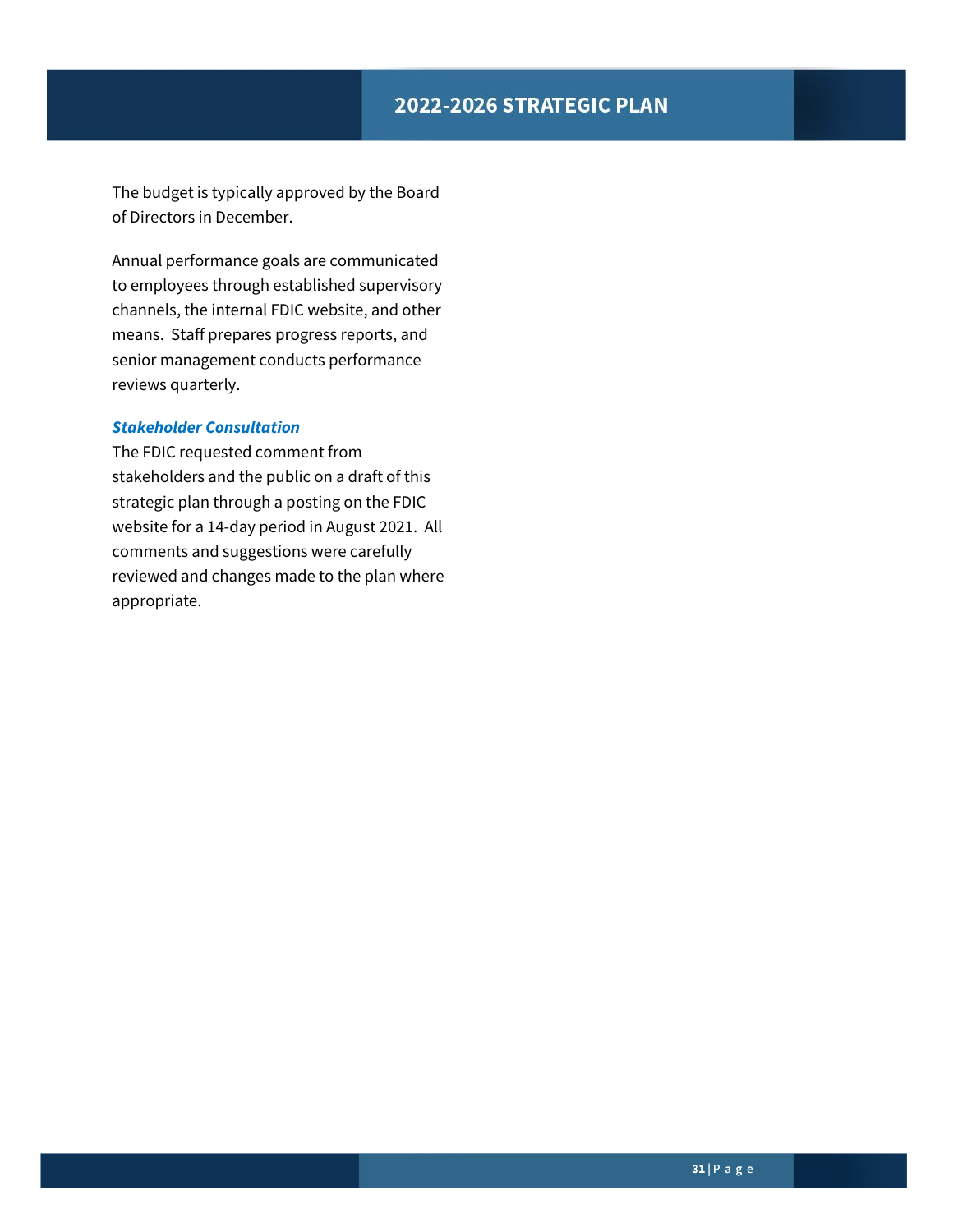## <span id="page-32-0"></span>**Appendix B: Enterprise Risk Management**

#### *Enterprise Risk Management*

Enterprise Risk Management (ERM) is a way to better anticipate, prioritize, and manage risks across an agency. The FDIC's ERM program aims to address the full spectrum of significant internal and external risks facing the agency and the combined impact of those risks as an interrelated portfolio.

The FDIC integrates ERM into its strategic planning and budgeting processes to inform decision-making and resource deployment. Each year, the FDIC develops funding requests and corporate-wide goals that consider identified risks. Higher rated risks may warrant increases to financial or personnel resources.

Key ERM program components include the Risk Appetite Statement, Risk Profile, and Risk Inventory. The Risk Appetite Statement serves as a guide for setting strategic goals and objectives and communicates the Corporation's views about the level of risk taking that is acceptable across various agency programs and operations. The Risk Appetite Statement considers the following eight risk categories: strategic, compliance, reporting, operational, reputational, financial, technological, and external risks.

FDIC's Risk Inventory is a comprehensive, detailed list of risks that could hamper the FDIC's ability to achieve its goals and

objectives. Divisions and offices identify risks through risk assessments, internal reviews, audits and evaluations, risk committees, and ORMIC research and reviews. Divisions and offices assign residual risk level ratings based on the impact and likelihood of the risk occurring, identify risk mitigations for higherrated risks, and track mitigation activities to completion.

The Risk Profile is a prioritized inventory of the most significant risks identified and assessed through the risk assessment process. ORMIC maps underlying Risk Inventory items to higher-level Risk Profile items then assigns a mitigation coverage level, risk trend, and residual risk level to each Risk Profile item. ORMIC vets this information with the divisions and offices and deputies to the Chairman. The Risk Inventory and Risk Profile are living documents that are updated as needed and formally validated each summer. The CRO presents the Risk Profile to the FDIC Operating Committee—the FDIC's ERM oversight body—for review, discussion, and annual confirmation. The CRO also provides quarterly ERM briefings to the Chairman and Operating Committee and semiannual briefings to the FDIC Audit Committee, a standing committee of the FDIC Board of Directors.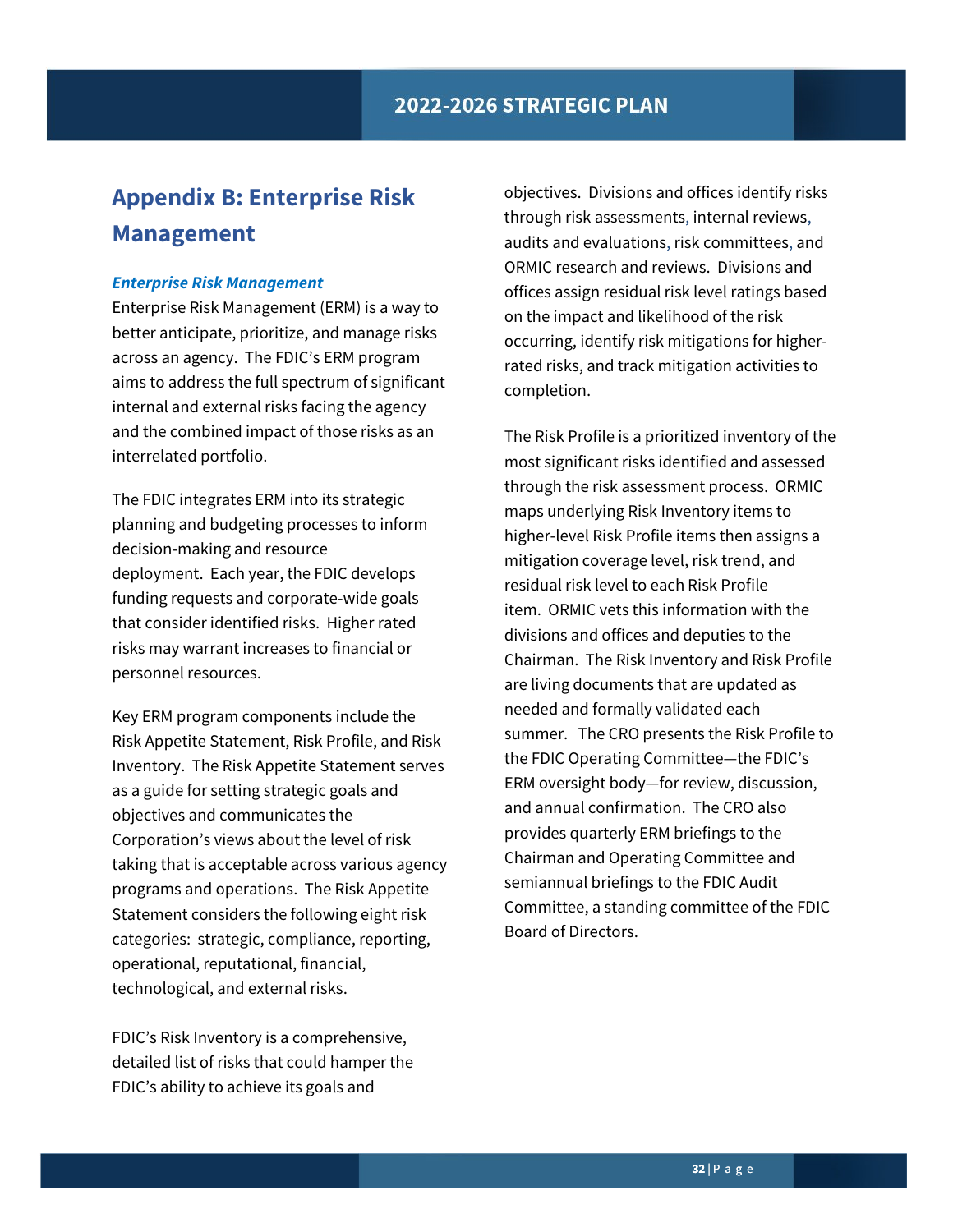# <span id="page-33-0"></span>**Appendix C: The FDIC's Use of Research, Data, and Analysis to Support Evidence-Based Policy Making and Program Management**

The *Foundations for Evidence-Based Policymaking Act of 2018* requires the FDIC to assess as part of its strategic plan the coverage, quality, methods, effectiveness, and independence of the statistics, evaluation, research, and analysis efforts of the FDIC. The FDIC has long recognized that data is one of its most important resources for accomplishing its mission responsibilities, both for internal use and for dissemination to the financial industry and other stakeholders. The FDIC collects and utilizes data from individual financial institutions and other sources to assess risks and establish risk-based insurance premiums for insured depository institutions (IDIs), conduct bank examination and other supervisory activities for FDIC-supervised IDIs, evaluate the resolution plans of large and systemically important IDIs, and resolve IDI failures at the least cost to the Deposit Insurance Fund. It is essential that this information on which the FDIC relies in performing these functions be complete and accurate.

#### *Statistics, Data Collection, and Analysis*

The FDIC relies on the collection and analysis of data from FDIC-insured institutions and other sources to carry out virtually all of its

core business processes. These data are aggregated and maintained in multiple systems and databases used by employees throughout the agency to perform their day-today duties and responsibilities. The major systems/databases include the following:

- Central Data Repository (CDR), which maintains core financial information collected quarterly from all FDICinsured institutions for use by all federal bank regulatory agencies.
- Institution Directory (ID), which contains comprehensive, up-to-date financial and demographic data for every FDIC-insured institution.
- Structure Information Management System (SIMS), which holds detailed location and demographic information on offices and branches of FDICinsured institutions.
- Statistics on Depository Institutions (SDI), which maintains the latest comprehensive financial and demographic data for every FDICinsured institution.
- Summary of Deposits (SOD), which collects and maintains annually information on branch office deposits for all FDIC-insured institutions, including insured U.S. branches of foreign banks.
- Survey of Household Use of Banking and Financial Services, which collects information biennially from U.S. households (in partnership with the U.S. Bureau of the Census) on bank account ownership, the primary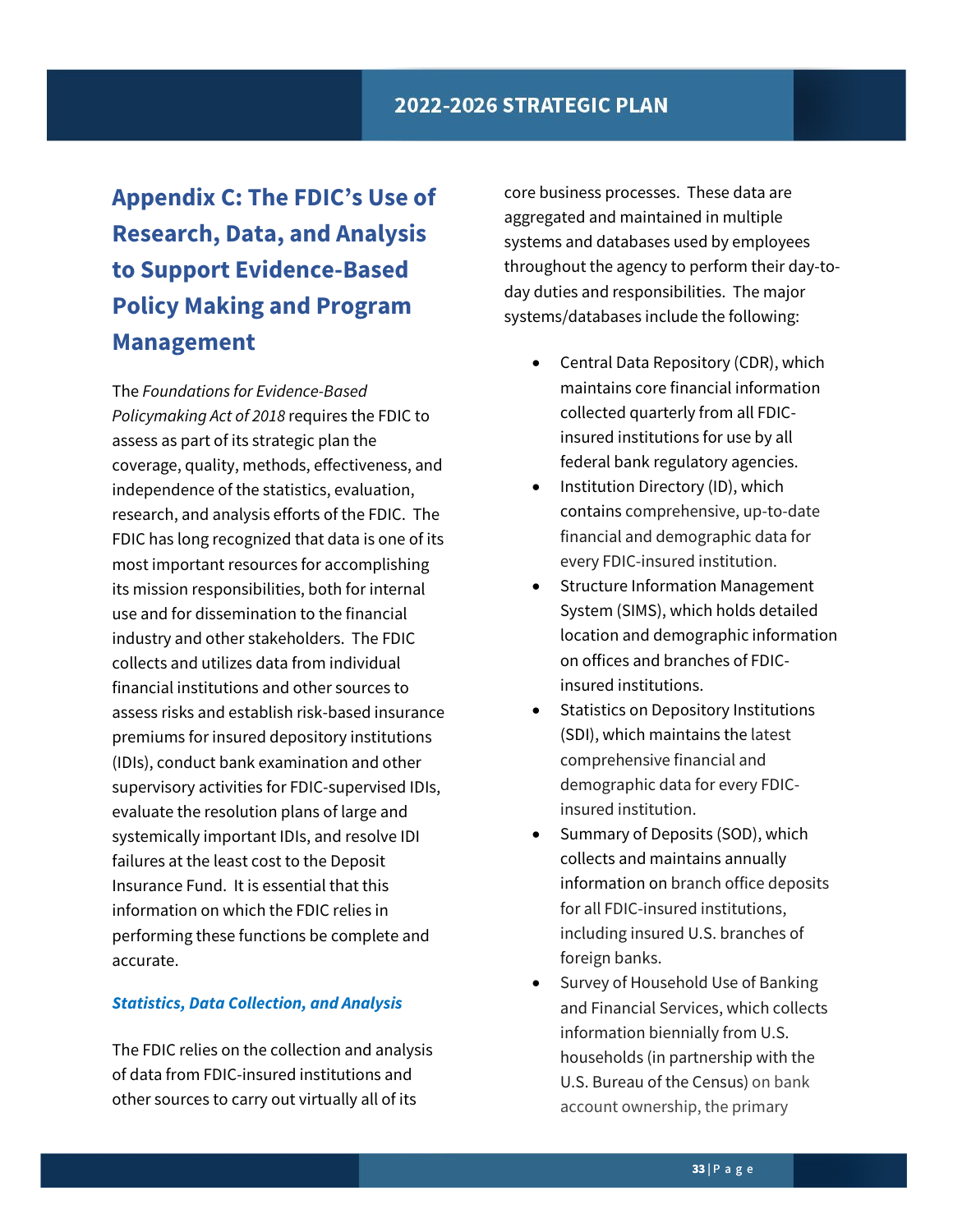methods banked households use to access their bank accounts, bank branch visits, use of prepaid cards and nonbank financial transaction services, and use of bank and nonbank credit.

- Small Business Lending Survey, a nationally representative survey of U.S. banks and their small business lending practices.
- Failed Bank Data, a unique research database that contains detailed financial and other information collected by the FDIC during the resolution of FDIC-insured institution failures.
- Enterprise Data Warehouse, which provides FDIC employees a centrally managed, high-quality, and highly secure data platform for corporate and divisional data analysis, reporting, and decision-making.

The FDIC makes its data and risk analysis available to the public through a variety of regular publications, including the *Quarterly Bank Profile*, *FDIC* Quarterly, *Supervisory Insights Journal*, Consumer Compliance Supervisory Highlights, and *How America*  Banks. It also makes this data available to the public for research and other purposes on its website through *Bank Find Suite*, a database that identifies whether an institution is FDICinsured and provides detailed historical information on the institution, including past mergers and acquisitions. The FDIC is modernizing its public-facing data and analytical tools to improve functionality and ease of user access.

#### *Research and Evaluation Activities*

As a preeminent banking research organization, the FDIC maintains a vigorous research and publications program, managed by its Division of Insurance and Research (DIR), on an array of issues and topics of importance to the banking industry. This includes extensive and ongoing analysis of the economy and potential risks to the banking industry, sectors of that industry, or individual financial institutions. Sound economic analysis is critical to prudently managing the Deposit Insurance Fund and fulfilling the FDIC's deposit insurance mission. It also permits the FDIC to focus its supervisory efforts on the areas of greatest risk and to resolve IDI failures at the least cost to the Deposit Insurance Fund. The FDIC's economic analyses are evaluated and discussed on an ongoing basis through the interdivisional Risk Analysis Center in Washington and interdivisional Regional Risk Committees in each of the FDIC's regional offices.

Much of DIR's formal research program is conducted in collaboration with the academic community through the Center for Financial Research (CFR), which was established in 2004. The purpose of the CFR's research program is to expand knowledge and understanding and to prompt discussion among the FDIC's many stakeholders on issues affecting the banking system. The research focuses on banking industry developments, risk measurement and management methods, regulatory policy, and related topics. Research findings are disseminated through meetings of the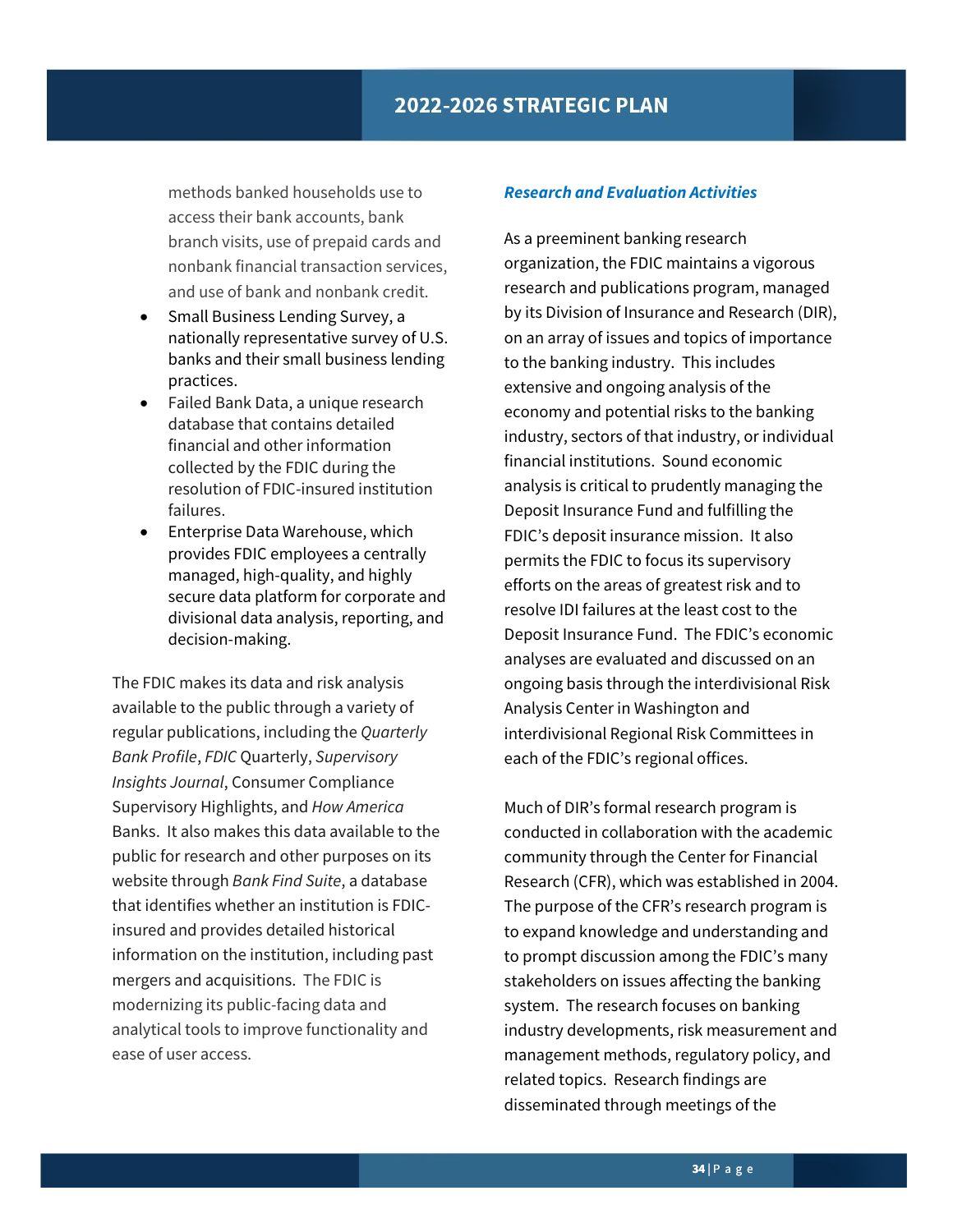Advisory Committee on Community Banking and the Advisory Committee on Economic Inclusion, *CFR Working Papers*, *FDIC Staff Studies*, survey reports, articles in independent, peer-reviewed professional journals, and presentations at professional and academic conferences and other events. Completed studies can be found on fdic.gov.

Other FDIC divisions and offices also continually perform research, program analysis, and evaluation activities both to assess their organizational performance and to identify program and process improvements that would enhance their effectiveness in meeting strategic and annual goals and objectives, and employee perspectives are collected and analyzed through the annual Federal Employee Viewpoint Survey. Research and analysis are often shared across divisions and offices in a consultative process and are used operationally to inform organizational learning, program management, and performance management. In addition, the Office of Program Audits and Evaluations, in the FDIC's independent Office of Inspector General, conducts program evaluations and performance audits to assess the effectiveness and efficiency of FDIC programs and operations. The Office of Risk Management and Internal Controls also performs independent audits and evaluations of FDIC programs and operations to ensure that they are operating efficiently and effectively and accomplishing their intended objectives. Program evaluations are collaborative efforts that may involve management and staff from multiple divisions and offices.

#### *Data Management and Governance*

The FDIC seeks to manage its data as a corporate resource. This is fundamental to empowering FDIC staff at all levels of the organization to perform their responsibilities. In 2020, the FDIC appointed a new Chief Data Officer (CDO) and launched the Enterprise Data Governance Group to develop an enterprise data management strategy and implement a new enterprise data governance framework. In conjunction with that initiative, the CDO is leading a corporate-wide effort to establish a target data architecture for a new cloud data platform, implement a data literacy program, and create an enterprise data catalog. The CDO is also collaborating with the FDIC's Corporate University (CU) to develop training for employees on the use of these new tools. CU provides employees in all disciplines with career-long learning and development opportunities to equip them to meet the Corporation's current and future skills needs, including data analysis skills that are central to each of the FDIC's major business programs.

The FDIC is also pursuing data security initiatives to protect confidential and sensitive data from unauthorized access or misuse. The FDIC's multi-year IT Modernization Program initiated in 2020 includes initiatives intended to mature the Corporation's cybersecurity capabilities to ensure the continued confidentiality, availability, and integrity of FDIC systems and data. The FDIC will continue to implement current and emerging federal information security regulations, policies, and practices, including those governing the